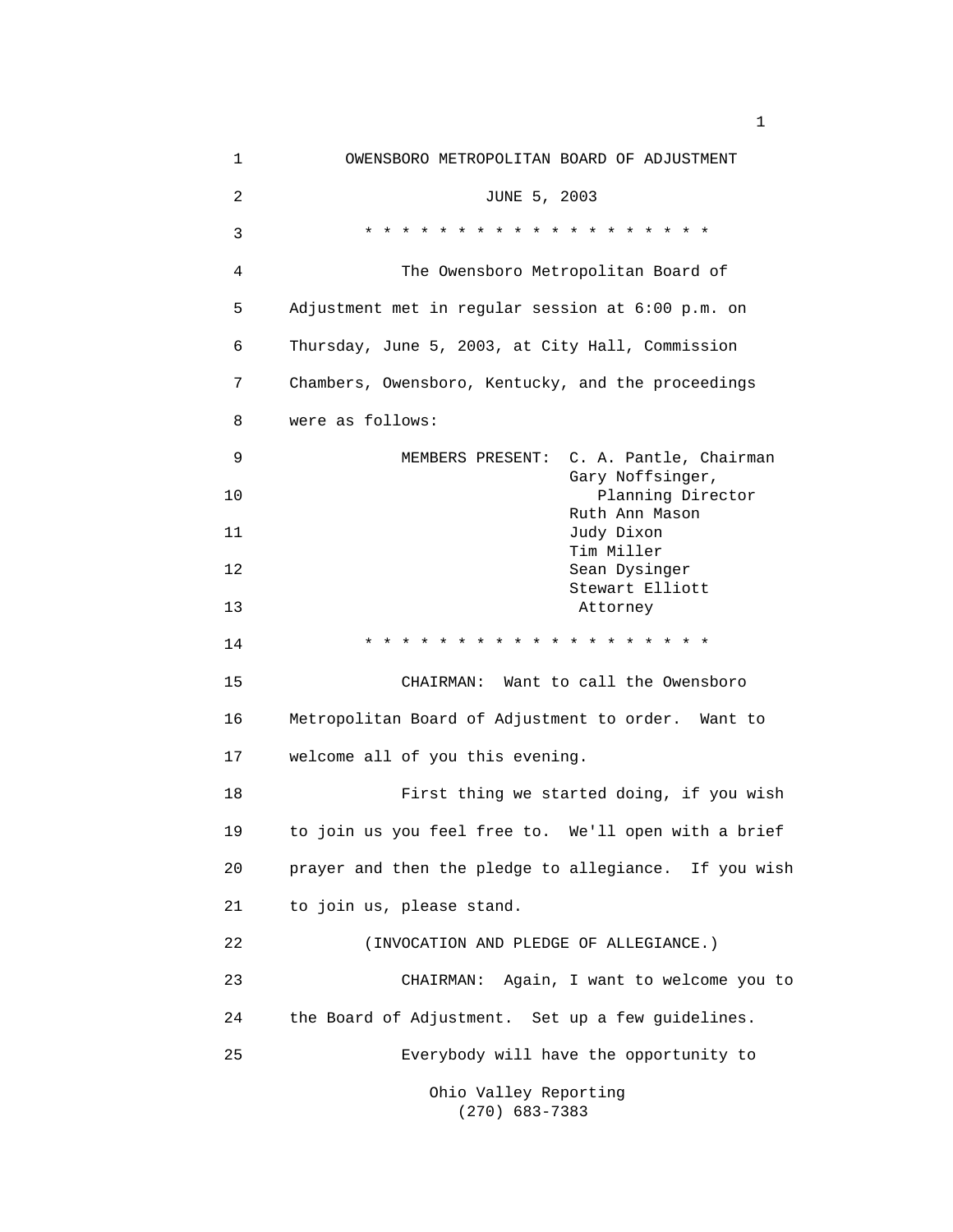| 1  | speak on any item, if you wish, as long as we don't                                                                                                                                                                       |  |  |
|----|---------------------------------------------------------------------------------------------------------------------------------------------------------------------------------------------------------------------------|--|--|
| 2  | have repeats or go over the same thing continuously or                                                                                                                                                                    |  |  |
| 3  | drag it out excessively long.                                                                                                                                                                                             |  |  |
| 4  | With that we'll go on with the first item                                                                                                                                                                                 |  |  |
| 5  | of business and that's approve the minutes of the May                                                                                                                                                                     |  |  |
| 6  | 1st meeting. They're on record in the office.<br>No                                                                                                                                                                       |  |  |
| 7  | errors have been found in them. Entertain a motion to                                                                                                                                                                     |  |  |
| 8  | approve as recorded.                                                                                                                                                                                                      |  |  |
| 9  | MS. DIXON: Move to approve.                                                                                                                                                                                               |  |  |
| 10 | MR. DYSINGER:<br>Second.                                                                                                                                                                                                  |  |  |
| 11 | A motion has been made and a<br>CHAIRMAN:                                                                                                                                                                                 |  |  |
| 12 | second. All in favor say aye.                                                                                                                                                                                             |  |  |
| 13 | (ALL BOARD MEMBERS PRESENT RESPONDED AYE.)                                                                                                                                                                                |  |  |
| 14 | CHAIRMAN: Motion carries.                                                                                                                                                                                                 |  |  |
| 15 | Next item, Mr. Noffsinger.                                                                                                                                                                                                |  |  |
| 16 |                                                                                                                                                                                                                           |  |  |
| 17 | CONDITIONAL USE PERMIT                                                                                                                                                                                                    |  |  |
| 18 | ITEM 2                                                                                                                                                                                                                    |  |  |
| 19 | 316 Hale Avenue, in an R-4DT zone                                                                                                                                                                                         |  |  |
| 20 | Consider request to amend a Conditional Use Permit<br>to expand a child day-care center in Unit 7-A Harry<br>Smith Apartments to Unit 7-B Harry Smith Apartments<br>and to increase the number of children served from 15 |  |  |
| 21 |                                                                                                                                                                                                                           |  |  |
| 22 | to 31 children.<br>Reference:<br>Zoning Ordinance, Article 8, Section 8.2B3                                                                                                                                               |  |  |
| 23 | Housing Authority of Owensboro<br>Applicant:                                                                                                                                                                              |  |  |
| 24 | MR. NOFFSINGER: Mr. Chairman, this item                                                                                                                                                                                   |  |  |
| 25 | is in order and ready for consideration.                                                                                                                                                                                  |  |  |
|    | Ohio Valley Reporting                                                                                                                                                                                                     |  |  |

(270) 683-7383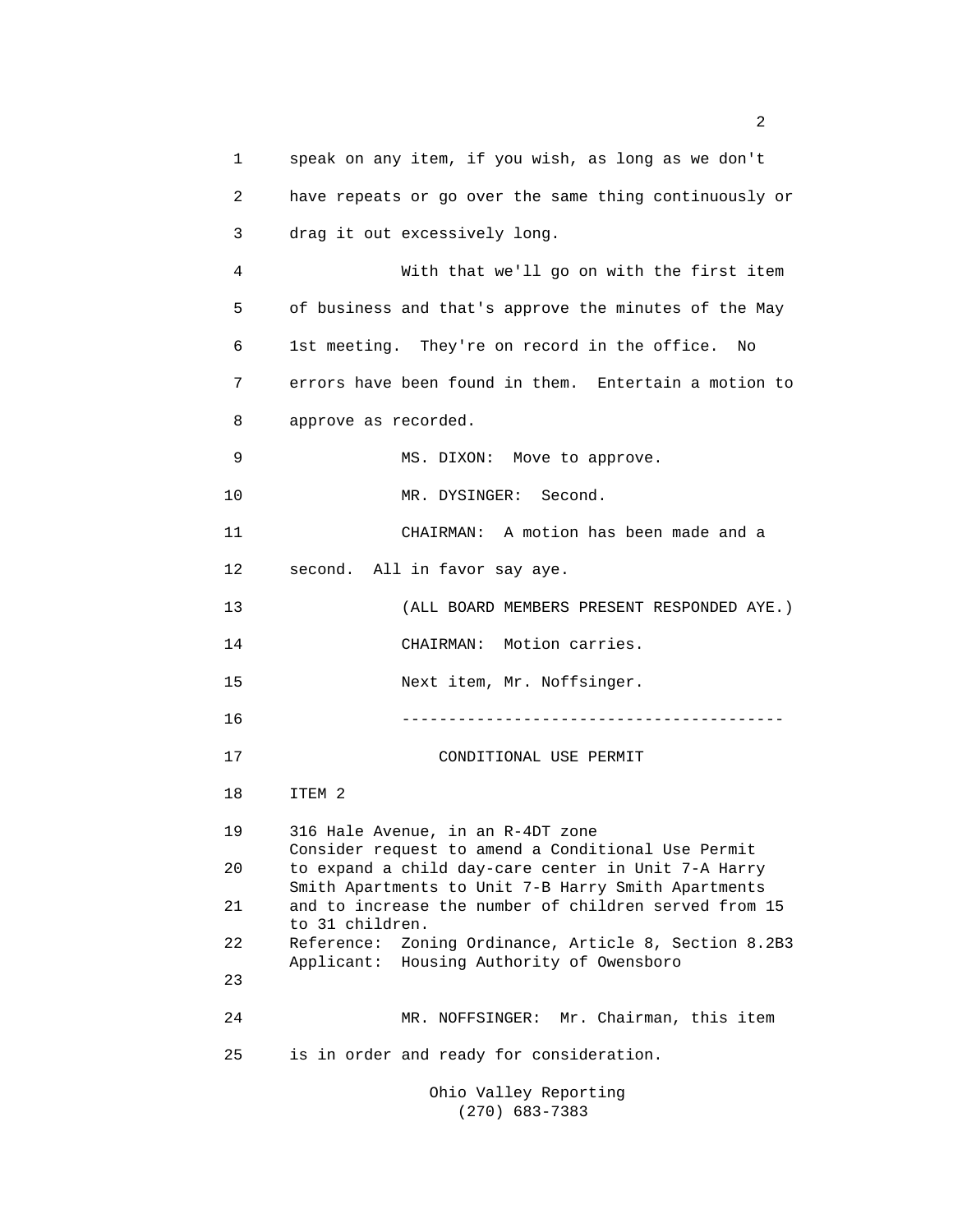1 CHAIRMAN: Has there been any objections 2 filed in the office Mr. Noffsinger? 3 MR. NOFFSINGER: No, sir. 4 CHAIRMAN: Is there anyone in the audience 5 wishing to object to this item? 6 (NO RESPONSE) 7 CHAIRMAN: Does the applicant have 8 anything that he would like to say, he or she? 9 APPLICANT REP: No. 10 CHAIRMAN: Any board member have any 11 questions of the applicant? 12 (NO RESPONSE) 13 CHAIRMAN: Hearing none the Chair will 14 entertain a motion to dispose of the item. 15 MS. DIXON: Move to approve. 16 CHAIRMAN: Motion been made for approval. 17 Is there a second? 18 MR. MILLER: Second. 19 CHAIRMAN: A motion has been made and a 20 second. Any other discussion? 21 (NO RESPONSE) 22 CHAIRMAN: Hearing none all in favor raise 23 your right hand. 24 (ALL BOARD MEMBERS PRESENT RESPONDED AYE.) 25 CHAIRMAN: Motion carries. Ohio Valley Reporting (270) 683-7383

 $\sim$  3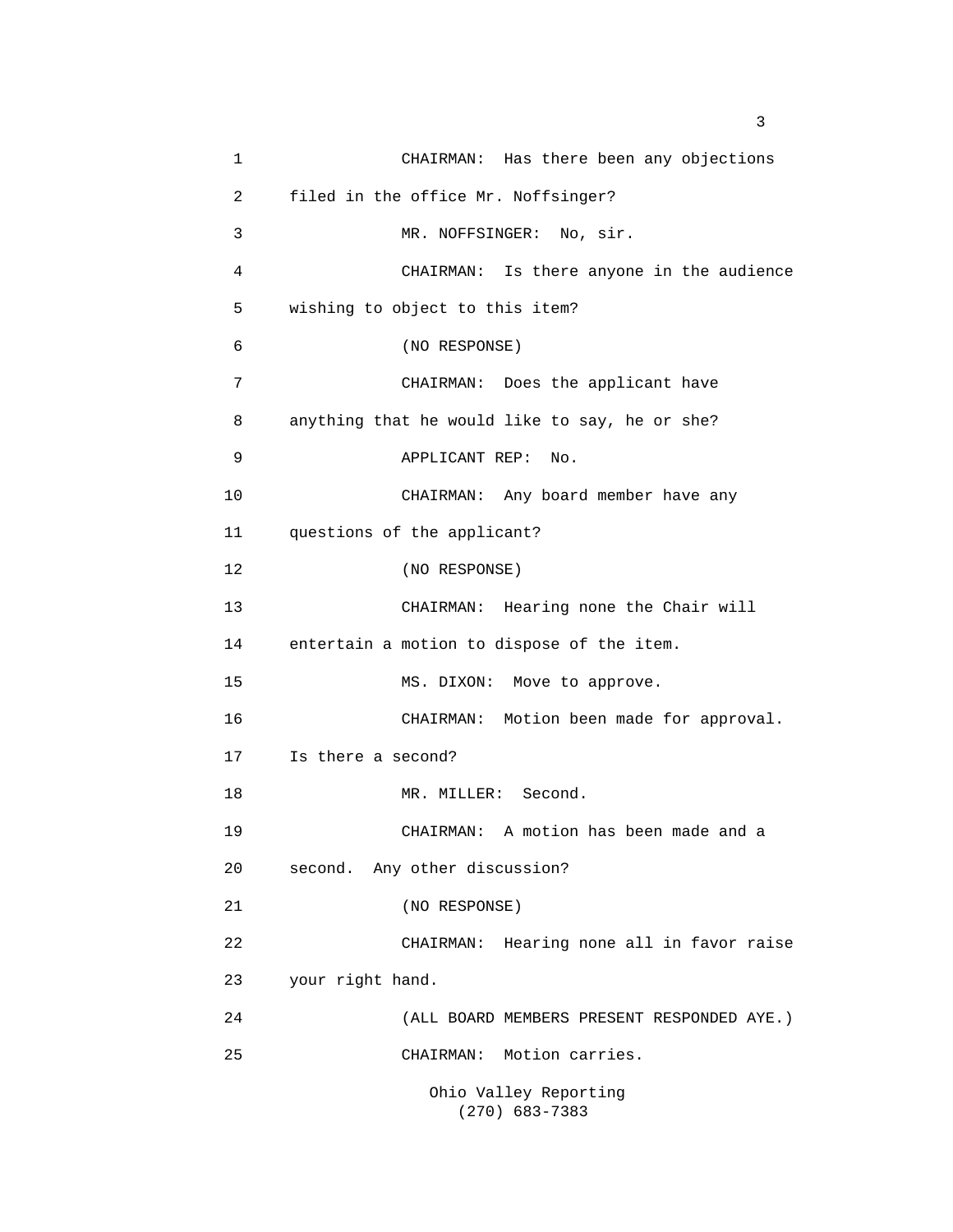1 Next item, please, sir. 2 ITEM 3 3 3802 Legacy Run, in a P-1 zone Consider request for a Conditional Use Permit to 4 construct and operate a childcare facility to serve 90 children. 5 Reference: Zoning Ordinance, Article 8, Section 8.2B3 Applicant: Franklin J. and Susan J. Dockery 6 7 MR. NOFFSINGER: Mr. Chairman, this 8 application has been reviewed by the Planning Staff. 9 It's found to be in order. 10 10 If they receive an approval tonight, they 11 will be required to have a development plan approved 12 by the Planning Commission and that is scheduled to 13 occur on June 12th of this year. This is to construct 14 a new free-standing daycare with the appropriate 15 number of off-street parking areas and drop-off 16 points. It will also require approval from the State 17 of Kentucky, Division of Licensing From Child Care. 18 CHAIRMAN: Has there been any objections 19 been filed in the office? 20 MR. NOFFSINGER: No, sir. 21 CHAIRMAN: Is there anyone in the audience 22 wishing to object to this tonight? 23 (NO RESPONSE) 24 CHAIRMAN: Hearing none does the applicant 25 have anything they would like to add to it? Ohio Valley Reporting

(270) 683-7383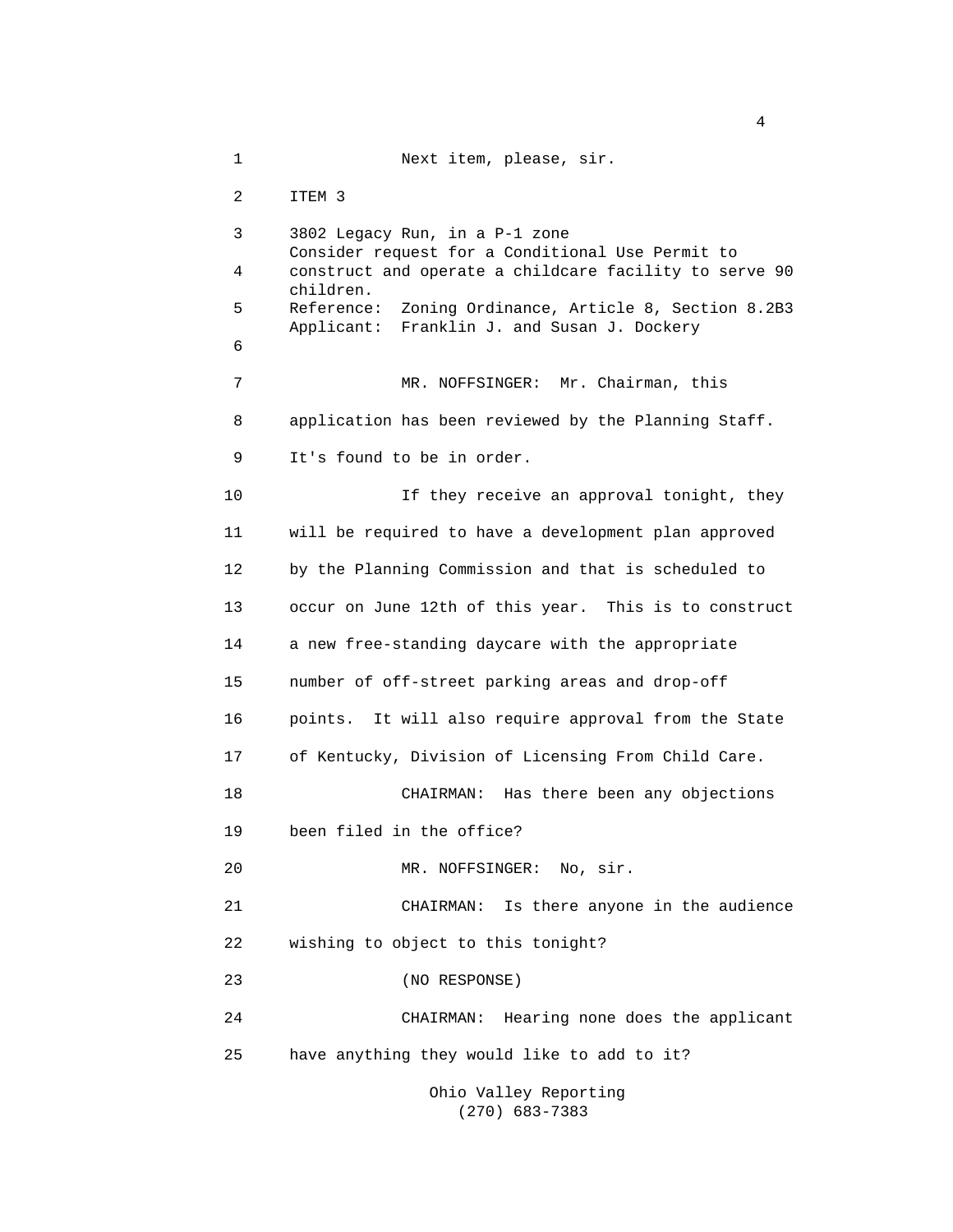| 1              | APPLICANT REP:<br>No.                                                                                  |
|----------------|--------------------------------------------------------------------------------------------------------|
| $\overline{c}$ | CHAIRMAN: Any board member have any                                                                    |
| 3              | questions of the applicant?                                                                            |
| 4              | (NO RESPONSE)                                                                                          |
| 5              | CHAIRMAN: The applicant know he'll have                                                                |
| 6              | to get all the licenses and approval and things                                                        |
| 7              | through the state and from the zoning?                                                                 |
| 8              | APPLICANT REP:<br>Yes.                                                                                 |
| 9              | CHAIRMAN: Hearing none the Chair will                                                                  |
| 10             | entertain a motion to dispose of the item.                                                             |
| 11             | MR. MILLER: Mr. Chairman, motion to                                                                    |
| 12             | approve.                                                                                               |
| 13             | CHAIRMAN: Is there a second?                                                                           |
| 14             | MS. MASON: Second.                                                                                     |
| 15             | CHAIRMAN: Any other discussion?                                                                        |
| 16             | (NO RESPONSE)                                                                                          |
| 17             | CHAIRMAN: Hearing none all in favor raise                                                              |
| 18             | your right hand.                                                                                       |
| 19             | (ALL BOARD MEMBERS PRESENT RESPONDED AYE.)                                                             |
| 20             | CHAIRMAN: Motion carries unanimously.                                                                  |
| 21             | Next item, please.                                                                                     |
| 22             | ITEM 4                                                                                                 |
| 23             | 5400 Todd Bridge Road, in an A-R zone<br>Consider request for a Conditional Use Permit to              |
| 24             | construct and operate a recreational complex<br>consisting of a softball field, baseball field, soccer |
| 25             | field and parking lot.                                                                                 |
|                |                                                                                                        |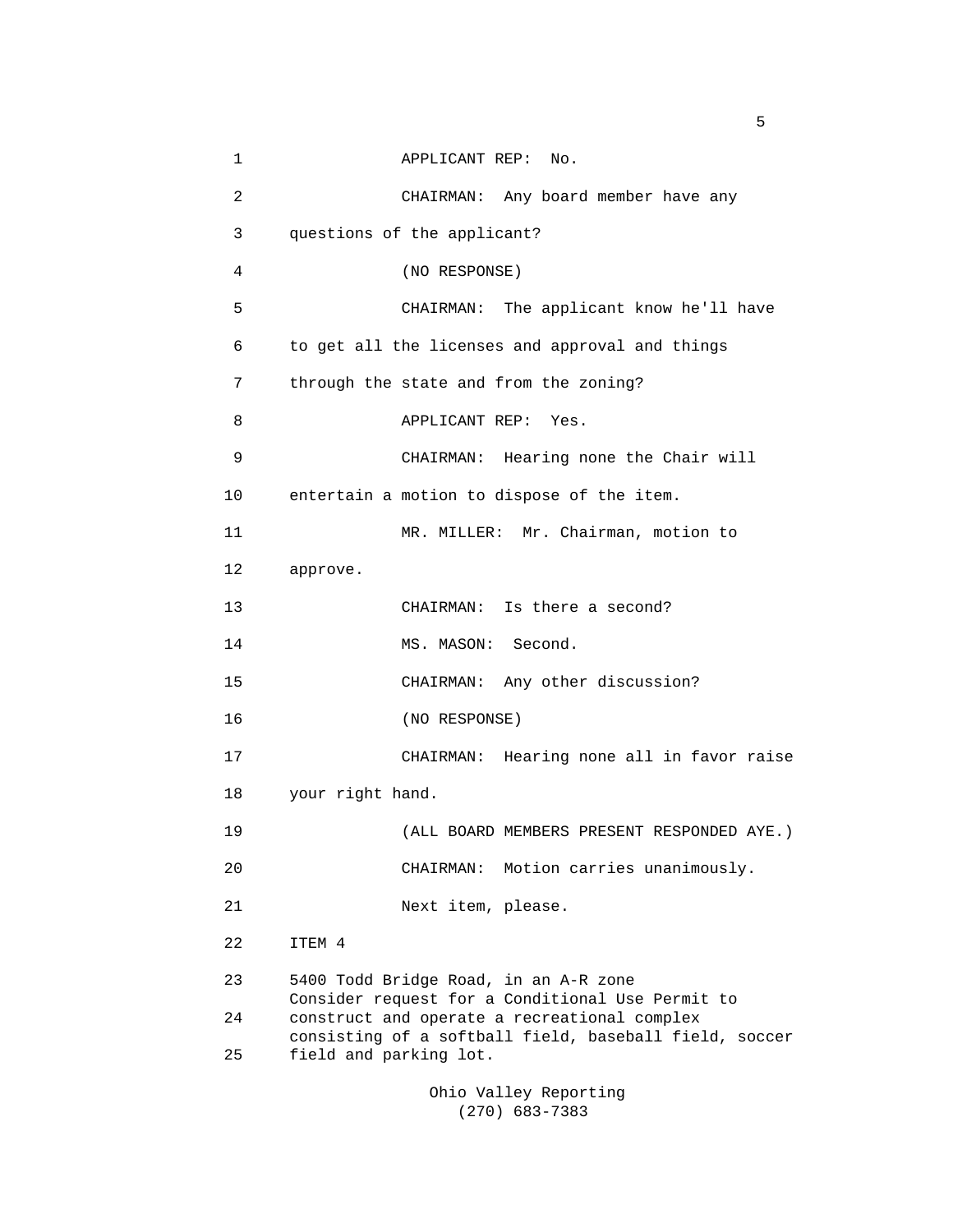1 Reference: Zoning Ordinance, Article 8, Section 8.2K7 Applicant: Brescia University **2 2**  3 MR. NOFFSINGER: Mr. Chairman, this 4 application has been reviewed by the Planning Staff. 5 The application is found to be in order and ready for 6 consideration. 7 CHAIRMAN: Any objections filed in the 8 office? 9 MR. NOFFSINGER: There has been one 10 adjoining property owner that has had some 11 representation in the office, they're in the audience 12 tonight, that has raised some questions about the 13 proposal. 14 CHAIRMAN: Does the applicant want to make 15 any comments now or do you want to listen to the 16 questions? 17 SISTER VIVIAN: We would prefer responding 18 to the questions. 19 MR. ELLIOTT: State your name, please. 20 SISTER VIVIAN: Sister Vivian Bowles. 21 (SISTER VIVIAN BOWLES SWORN BY ATTORNEY.) 22 SISTER VIVIAN: We have been notified that 23 there is a question about several issues, but the main 24 ones seem to be a noise buffer. In our plan, we do 25 intend to have what we would consider environment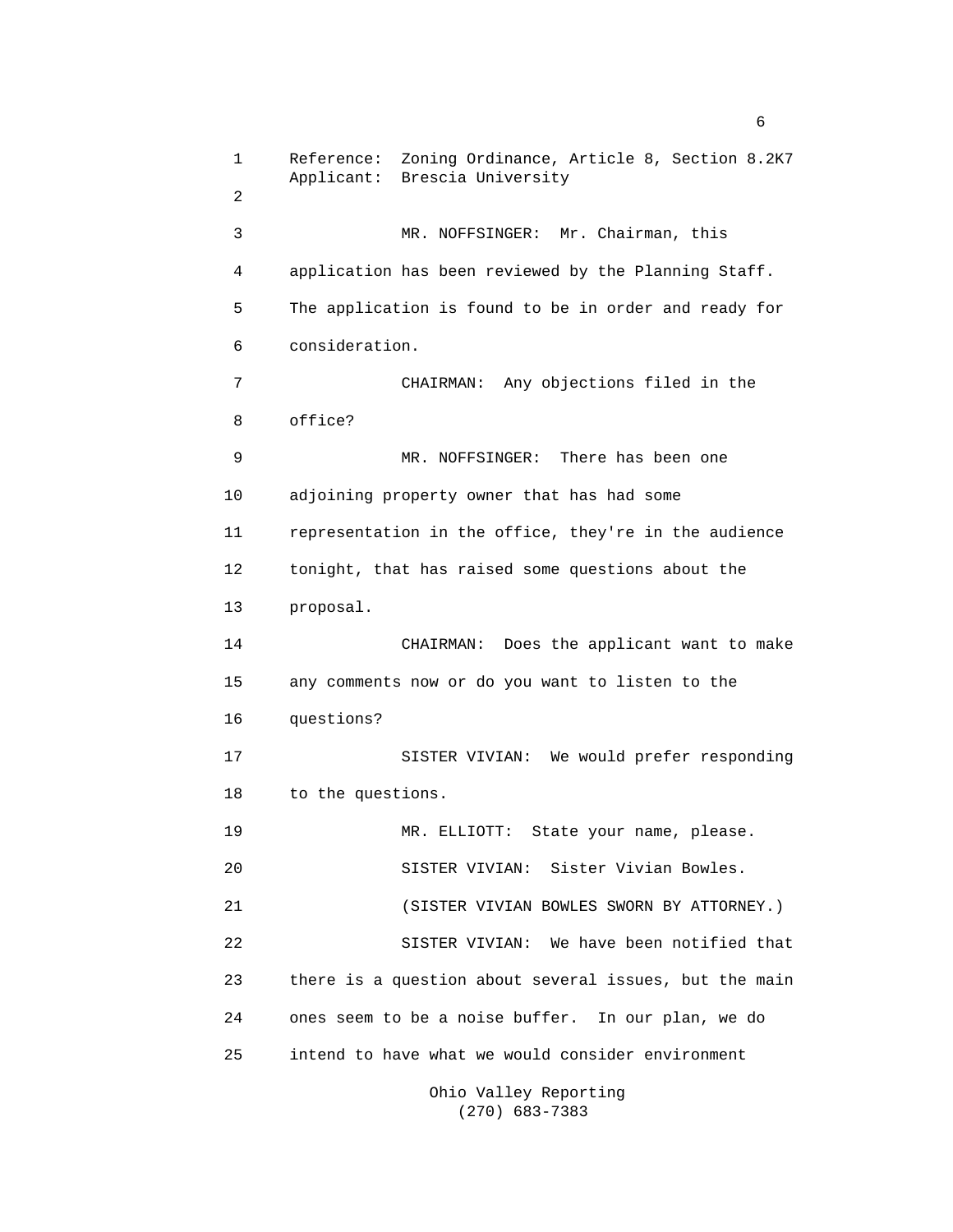1 friendly buffer for sound. Possibly planting pine 2 trees along the property line. If that is not 3 acceptable to the neighboring property, we would be 4 open to recommendations from that individual. 5 We do have with us this evening Don 6 Bryant, the engineer, who has a full design of the 7 park, and counselor, Charlie Kamuf. We will address 8 any questions. Thank you, sir. 9 CHAIRMAN: Anyone wishing to object to 10 this item or raise questions on it? 11 MR. McINTYRE: We've just got some 12 questions about it. 13 CHAIRMAN: Come and be sworn in by the 14 counsel. Direct your questions to the Chair and we'll 15 get the answer. 16 MR. ELLIOTT: State your name, please. 17 MR. McINTYRE: David McIntyre. 18 (MR. DAVID MCINTYRE SWORN BY ATTORNEY.) 19 MR. McINTYRE: Our main concern is the 20 noise buffer and also the run-off water, you know, 21 considering the fact that we're in a flood plain. 22 Most of our property, well, it's all in the flood 23 plain, but our houses are, and I live next-door to my 24 parents, are built up above where the floods get. In 25 '97 the water came up and got my parents house and got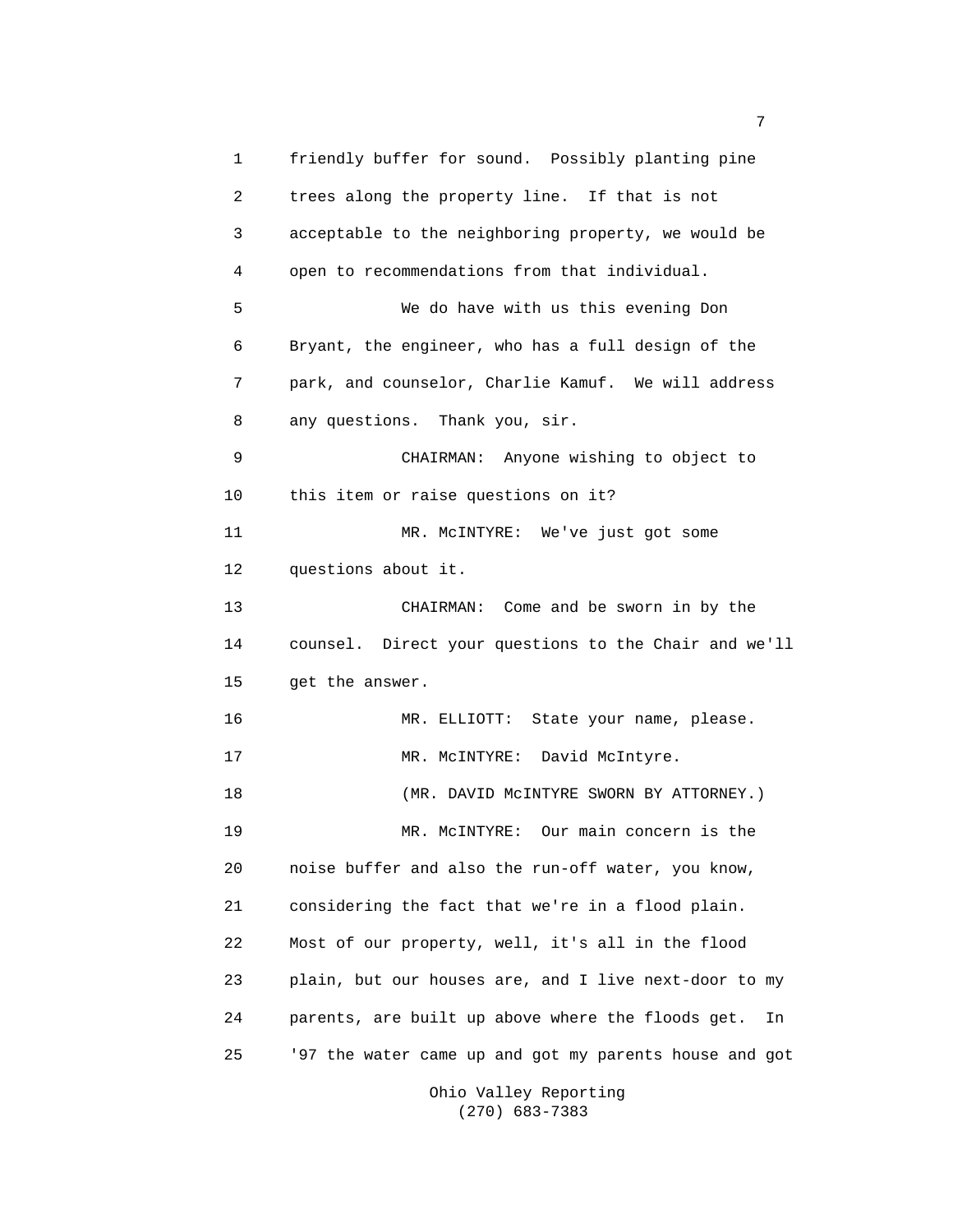1 in mine somewhat. The run-off water and the built-up 2 ground is what we're mainly concerned about and what 3 kind of adverse affect that will have to our houses 4 and our property. That's basically what our main 5 concern is. 6 CHAIRMAN: We will get that answer for 7 you. 8 Would the designer, Mr. Bryant, come 9 forward and be sworn in and address these items, 10 please. 11 MR. ELLIOTT: State your name, please. 12 MR. BRYANT: Don Bryant. 13 (MR. DON BRYANT SWORN BY ATTORNEY.) 14 MR. BRYANT: Basically this entire area, 15 the entire site, this entire area is in the flood 16 plain. 17 What we're proposing to do is if you'll 18 notice the plan only the very front part of the plan 19 along Todd Bridge Road is actually being developed. 20 That's going to be raised to - - the maximum elevation 21 is going to be 393. That's just going to be for the 22 concession building, to protect them and also the 23 in-fields of the baseball diamonds. 24 The balance of the property is going to be 25 fill, but it's going to be filled with material that's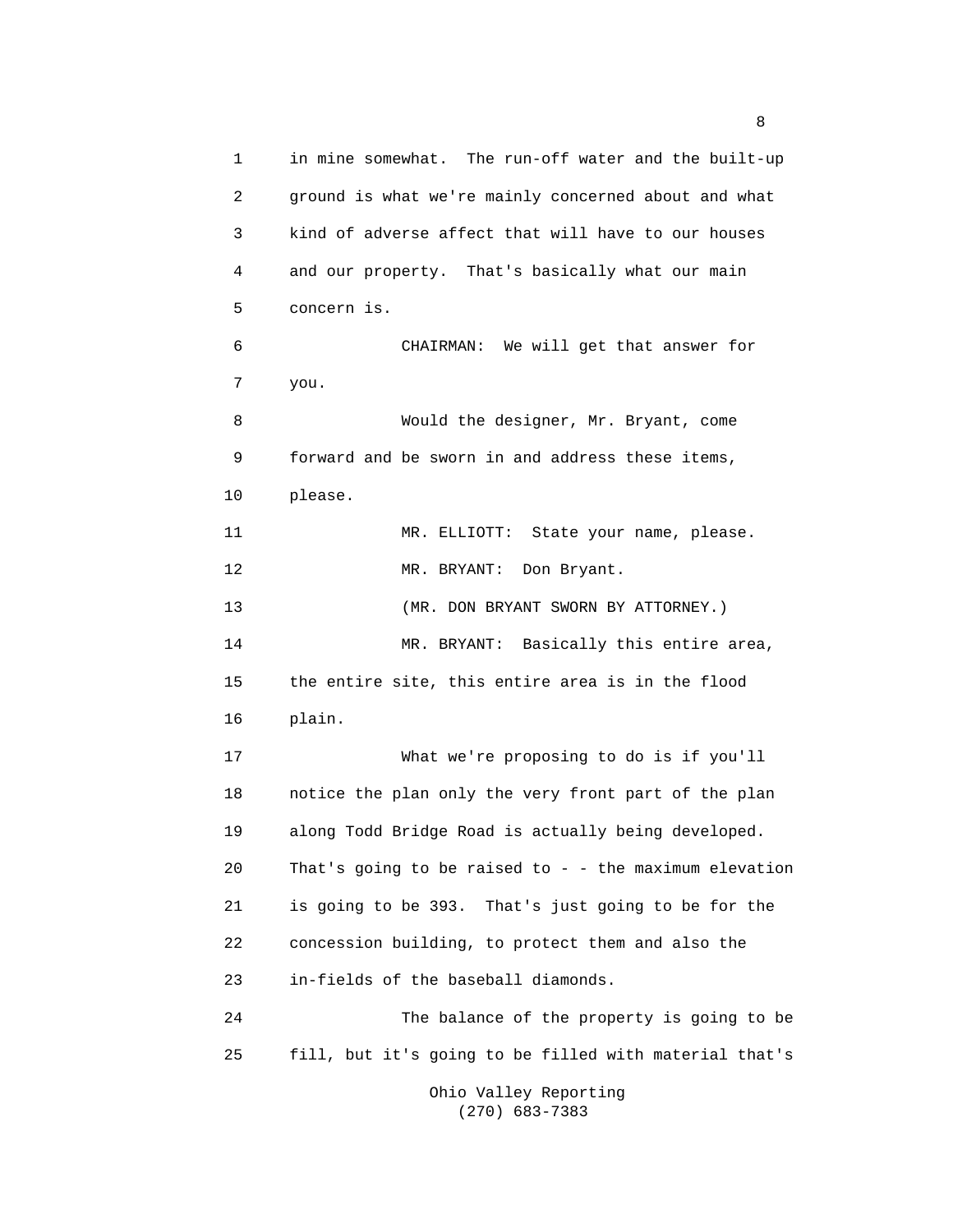1 coming from the excavation area to the rear and that 2 is going to be left open. We're required, of course, 3 to do Division of Water Flood Plain Permiting. All 4 the fill material that's going to be placed on this 5 site is going to be material from the site. So we're 6 not going to encroach on the flood plain. We're going 7 to provide for every cubic yard fill we're going to 8 provide an offset with a cubic yard of volume. 9 Now, the additional excavation that will 10 come out of the permanent impoundment or the lake 11 area, that can be made as large as Brescia would like 12 to make it, but any material that comes out of that 13 area, since it's permanent impoundment, will have to 14 be removed from the site and deposited outside the 15 flood plain. 16 So there will be no impact on the flood 17 plain, no impact on adjoining properties. This entire 18 property, this is a branch of the Goetz ditch along 19 the side by the lake. The entire property drains 20 directly now and under the new design will drain 21 directly into that ditch. 22 CHAIRMAN: This has to be approved by the 23 Division of Water? 24 MR. BRYANT: Before any work is done, yes. 25 CHAIRMAN: Does that answer your question? Ohio Valley Reporting

(270) 683-7383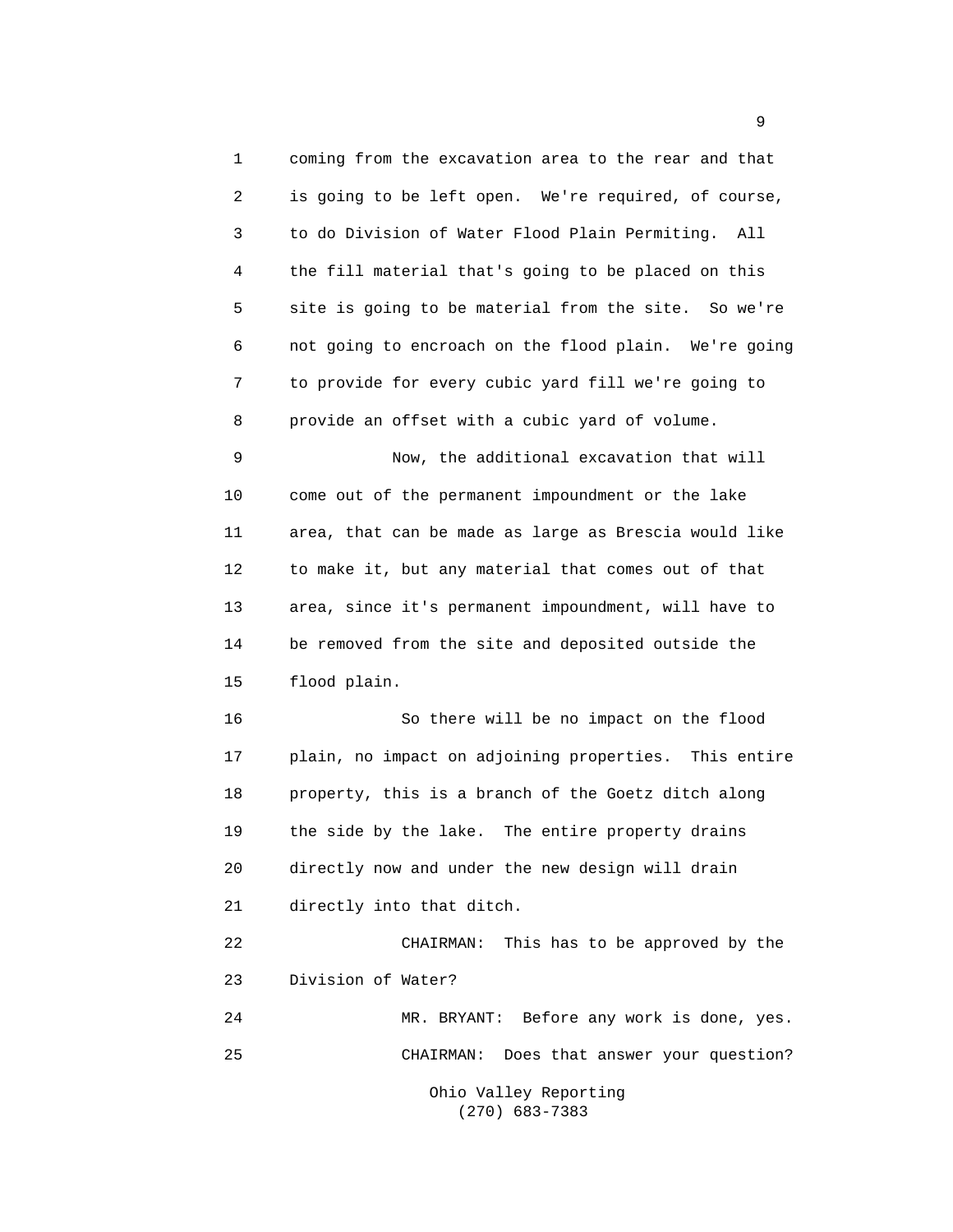1 MR. McINTYRE: So far, yes. 2 CHAIRMAN: Well, in '97 best I can 3 remember all the impoundments in Daviess County were 4 having that problem. 5 MR. McINTYRE: One concern we had with the 6 city park that's there seems like the water in the 7 ditch that runs along Todd Bridge has raised and 8 stayed, you know, high after even a half inch of rain 9 or so or will stay full a lot longer than it had in 10 the past. I'm a little bit concerned about that with 11 the wash-outs. My parents are having a little bit of 12 trouble with their driveway right now where the land 13 around the culvert is actually being kind of rubbed 14 away. That's a main concern too. When we live out 15 there everything kind of - - every time it rains 16 you've got to wonder what's going to happen next. 17 CHAIRMAN: By taking any fill material off 18 of that property and stacking it up will not have a 19 joint affect on the adjoining property. Any other 20 questions? 21 MRS. McINTYRE: I have a little one. 22 CHAIRMAN: Come up and be sworn in, ma'am. 23 MR. ELLIOTT: State your name, please. 24 MRS. McINTYRE: Dorothy Jean McIntyre. 25 (MRS. DOROTHY McINTYRE SWORN BY ATTORNEY.)

 Ohio Valley Reporting (270) 683-7383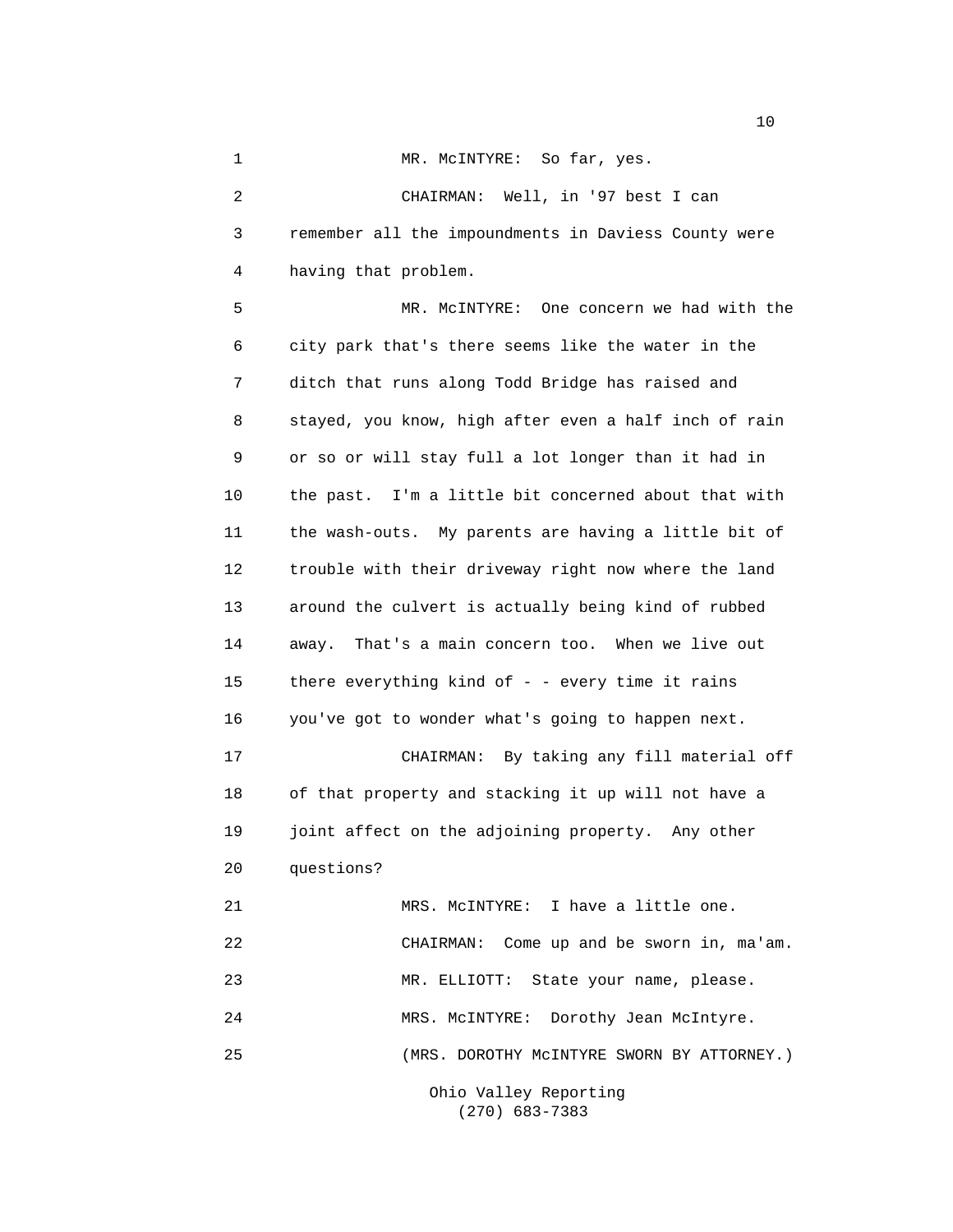1 MRS. McINTYRE: What I'm concerned about 2 is how close the driveway where they're going to go in 3 on that to ours. Is that the part you're going to 4 buffer? Put a buffer between our driveways? There's 5 no shoulder on the road at all out there absolutely. 6 There's just the two deep ditches.

 7 MR. BRYANT: The buffer would be provided 8 along the side property line where we join your 9 property. We are providing landscaping along the 10 front edge of the paved area that's required by 11 ordinance. That's not a visual buffer. That's a 12 three foot element that's very short. What we're 13 talking about is something that would actually block 14 the view of the facilities from your home along the 15 side property line. This would be pine trees. 16 There's a number of ways to do this. Staggered pine 17 trees or something of that nature is one common 18 method.

 19 MRS. McINTYRNE: I was just wondering, you 20 know, how close we was going to be where they come in 21 because when we try to turn in our driveway we almost 22 get run over. There's no speed limit signs out there 23 on the road at all. They go pretty fast.

 24 CHAIRMAN: That would be a county problem, 25 enforcement problem. It wouldn't be their problem.

> Ohio Valley Reporting (270) 683-7383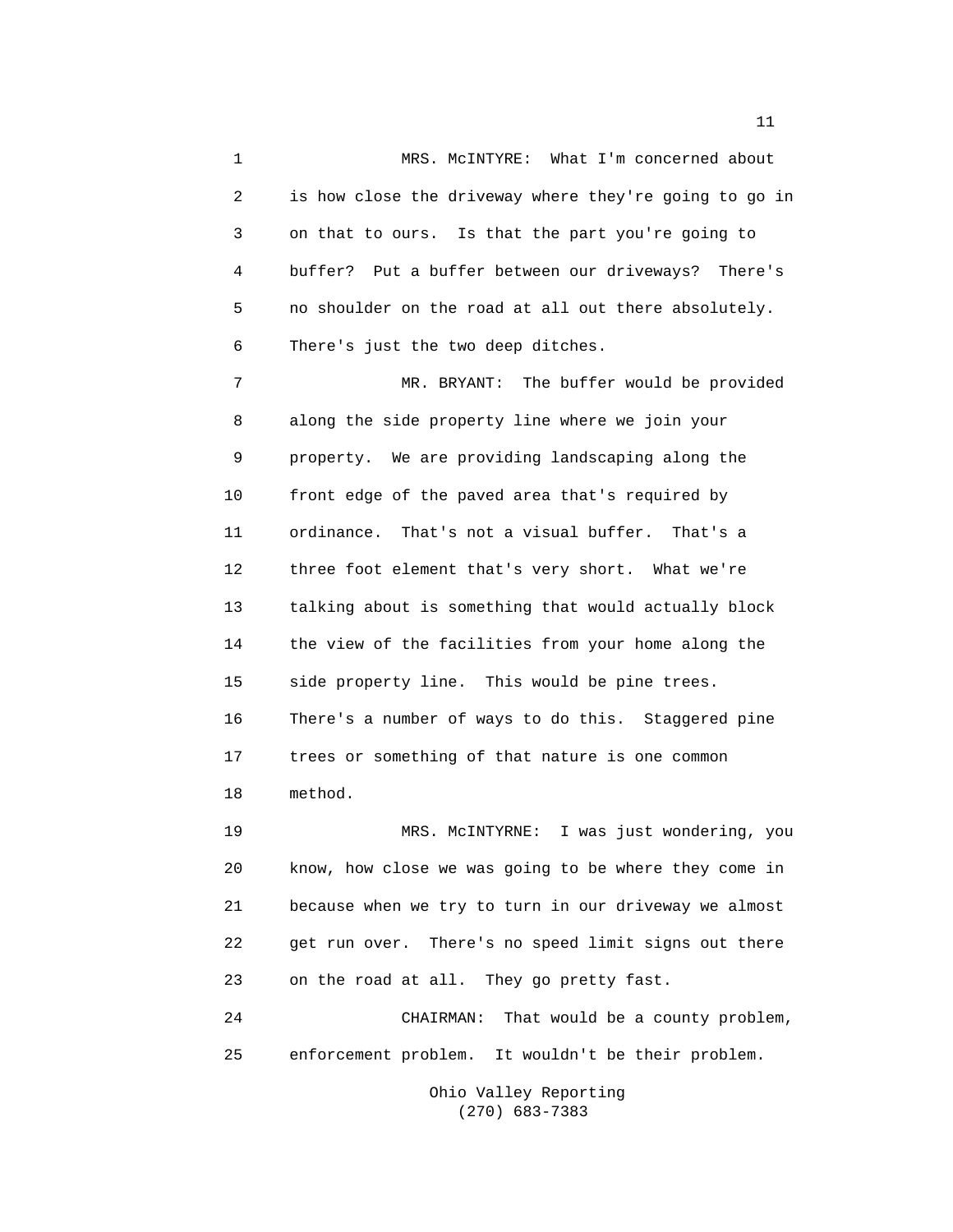1 MRS. McINTYRE: You know, a sign of some 2 thing or something to let them know. We did have one, 3 but some people took it one day and they never put 4 another one back. They think they can go I guess 5 whatever speed they want since there's no sign. 6 CHAIRMAN: You need to get in touch with 7 the judge-executive or your commissioner and the law 8 enforcement and complain to them about that. 9 MRS. McINTYRE: We have quite a bit of 10 drag racing and things going on. I was just a little 11 worried about how close our driveways were going to 12 be, you know. 13 MR. DYSINGER: Mr. Chairman, can I ask a 14 question? 15 CHAIRMAN: Okay. We have a question. 16 MR. DYSINGER: Will there not be some sort 17 of lane or something provided? I assume that when you 18 have people come out it will be large numbers of 19 people at one time. Will there not be some sort of 20 lane provided so that people can kind of pull off the 21 main roadway before they pull into your space or will 22 they be pulling into your space at the speed limit of 23 the main artery there? 24 MS. MASON: You mean a turning lane? 25 MR. DYSINGER: Right. Exactly.

 Ohio Valley Reporting (270) 683-7383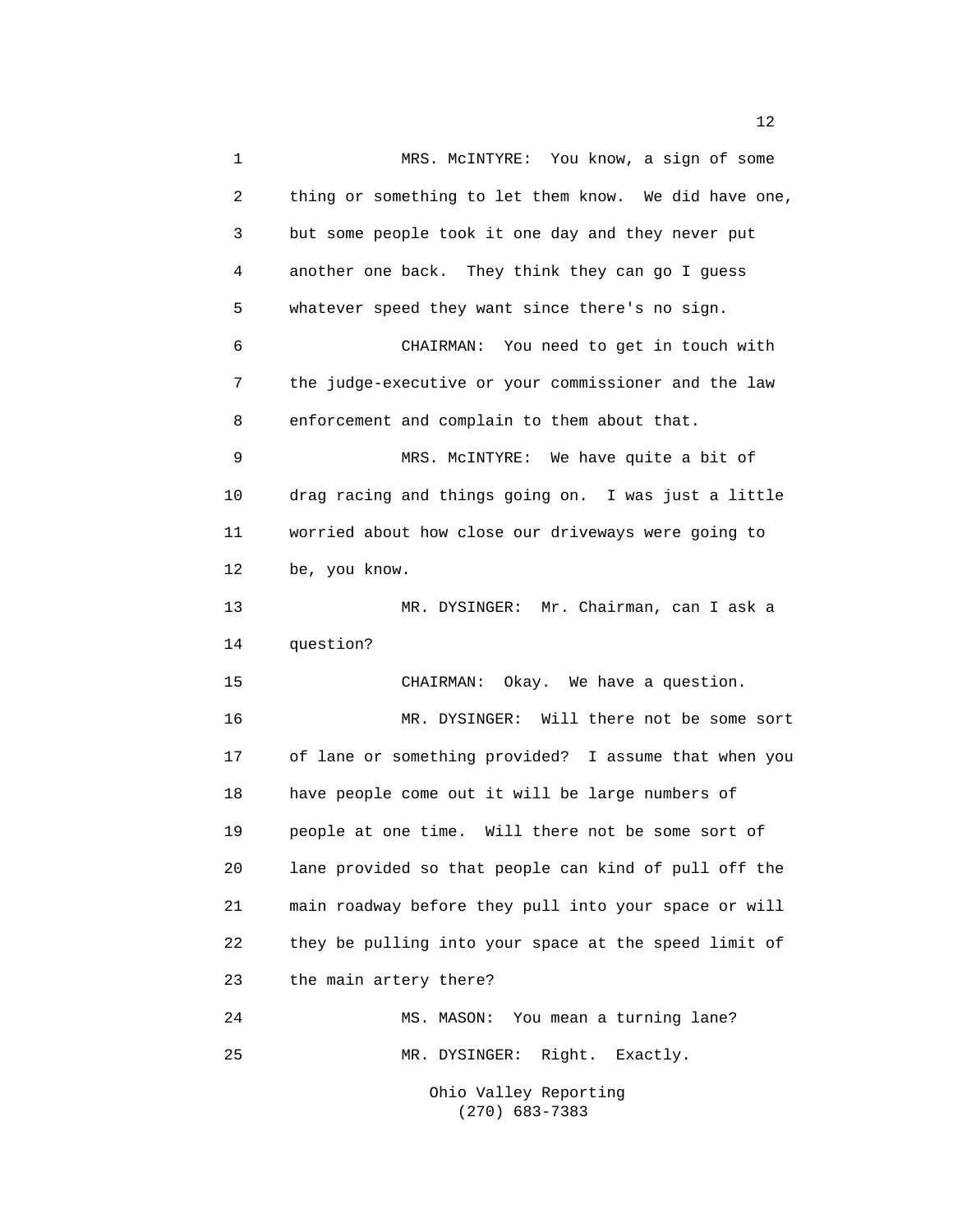1 MR. BRYANT: We're really not generating 2 that much traffic from this site. We have a little 3 over 200 park spaces and estimated seating capacity of 4 500. So I would even say even in comparison with the 5 city park there's much less traffic demand for this 6 site than what they will be. 7 MR. DYSINGER: But anticipating 200 cars 8 all arriving approximately at the same time, would 9 they not? 10 MR. BRYANT: No, they wouldn't. I 11 wouldn't think they would be coming in all at the same 12 time. You wouldn't have 200 vehicles out there 13 waiting to make a right turn at one time. 14 MR. DYSINGER: To come watch a game or 15 play at the field. You don't anticipate people 16 arriving roughly at the same time to do that? 17 SISTER VIVIAN: Our history is they come 18 and go and since there's not a gate where they have to 19 pay to get in or people don't usually come at the 20 beginning. They just come when it's convenient and 21 they leave when it's convenient. At least that's 22 what's happening at all three of our separate fields 23 right now. 24 MR. KAMUF: Charles Kamuf. 25 (MR. CHARLIE KAMUF SWORN BY ATTORNEY.)

> Ohio Valley Reporting (270) 683-7383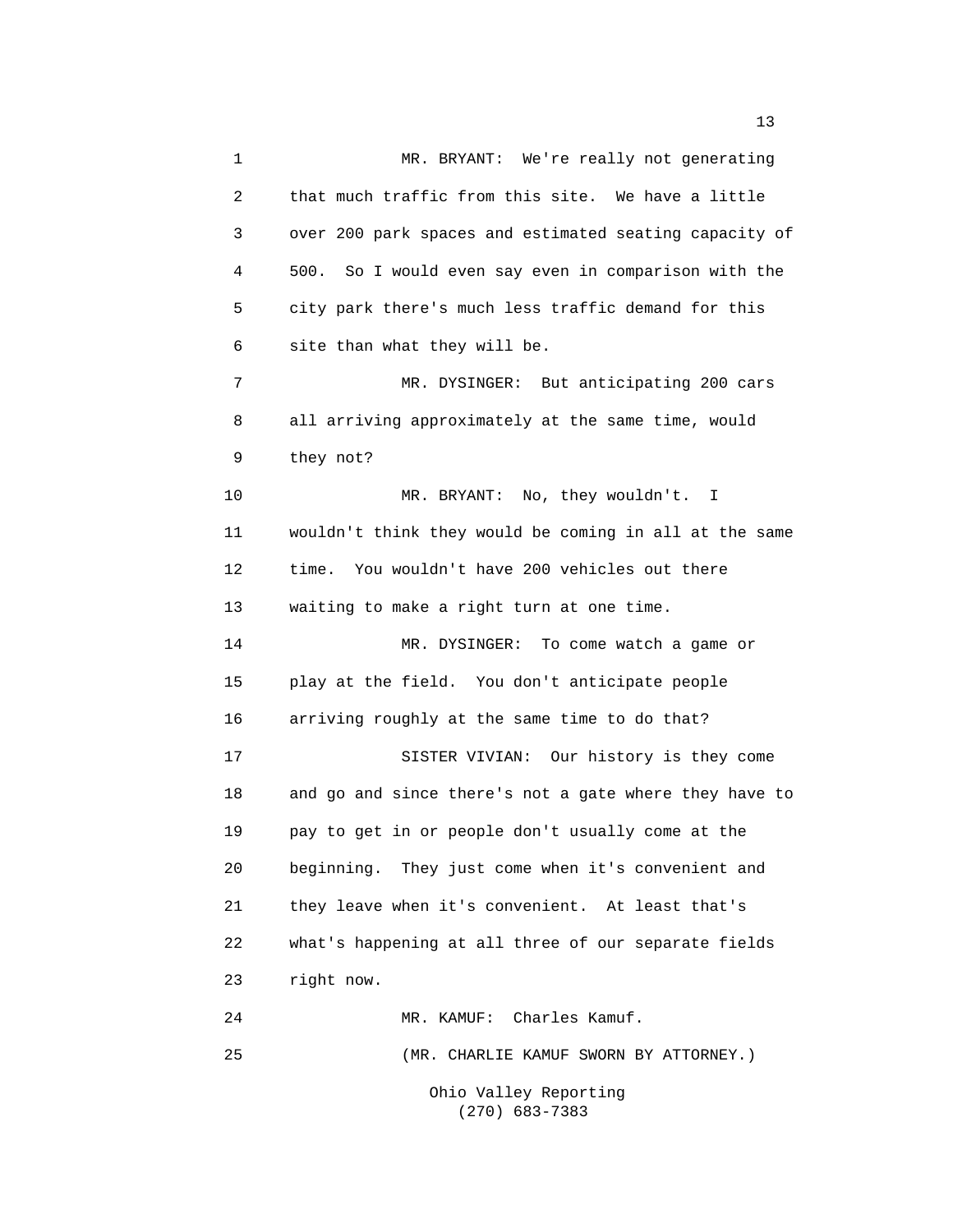1 MR. KAMUF: At the city park they don't 2 have a turn lane. There will be substantially more 3 traffic there at the city park than they have at our. 4 The last time I was out there they didn't have any 5 turn lane. 6 SISTER VIVIAN: Don, won't our entrance be 7 much wider for the safety of getting in and out than 8 say the small driveway besides their home? 9 MR. BRYANT: The driveway we're talking 10 about is there's a joint driveway at the front of the 11 property. There's an ingress and egress easement 12 there. So with this plan actually we will be 13 abandoning our use of that entrance. It will become 14 their personal entrance. 15 MR. KAMUF: The entrance that's there at 16 the present time was placed there by me in 1981 before 17 these people owned that property. It was a joint 18 driveway that I had with Mr. Bittel who owned the 19 remaining property. In other words, it's my 20 understanding that it will be their driveway and there 21 will be a new driveway that will be prepared directly 22 north of that. 23 CHAIRMAN: Do you have any other 24 questions, ma'am? 25 MRS. McINTYRE: I guess that's about it. Ohio Valley Reporting

(270) 683-7383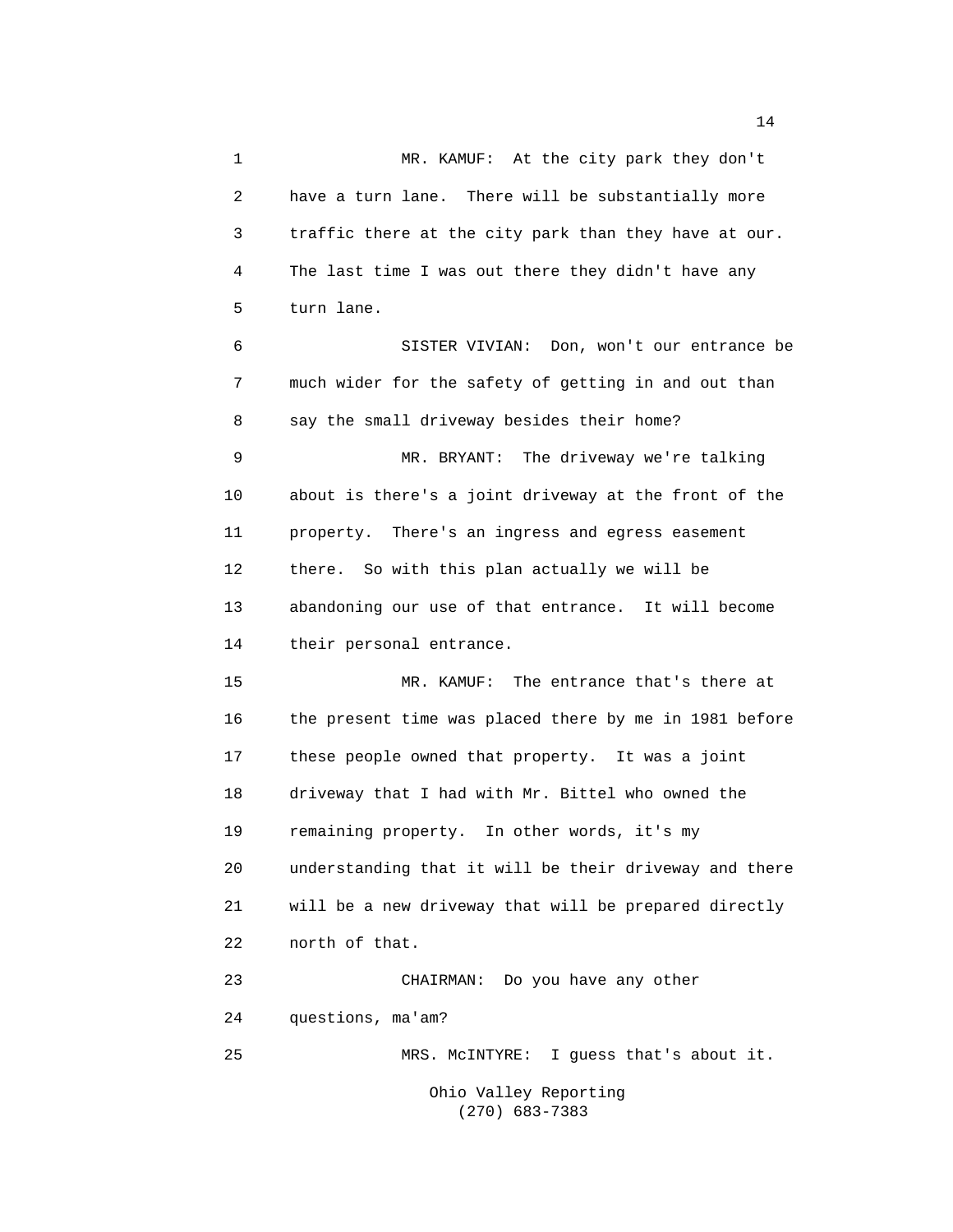1 I still worry about the water so I hope that works out 2 all right. The ditches that are there will not carry 3 the water if there's any that comes over. They just 4 won't do it.

 5 CHAIRMAN: As long as it's approved by the 6 Division of Water, there's nothing we can do. They 7 will have the final say so on this development plan 8 and approve it. They will override anything we do 9 here, if it needs to be, and the county engineer. 10 MRS. McINTYRE: Won't there be a road some 11 day connecting these with probably Town Square Mall? 12 Are there plans for that?

 13 MR. NOFFSINGER: Ma'am, if I might address 14 that. Right now there are no plans to make that 15 connector. There's a plan to bring a road in from 16 Frederica Street and run that roadway west toward Todd 17 Bridge Road, but it would make a turn to the north and 18 go up to Southtown Boulevard and intersect there right 19 in front of Farmview Court. At one time it was talked 20 about this roadway would extend on over to Todd Bridge 21 Road from Frederica Street, but that is not what the 22 Transportation Policy Committee approved. That's not 23 to say that roadway couldn't happen some day in the 24 future. I certainly hope that at some point it does, 25 but there's no plan that has been approved for that to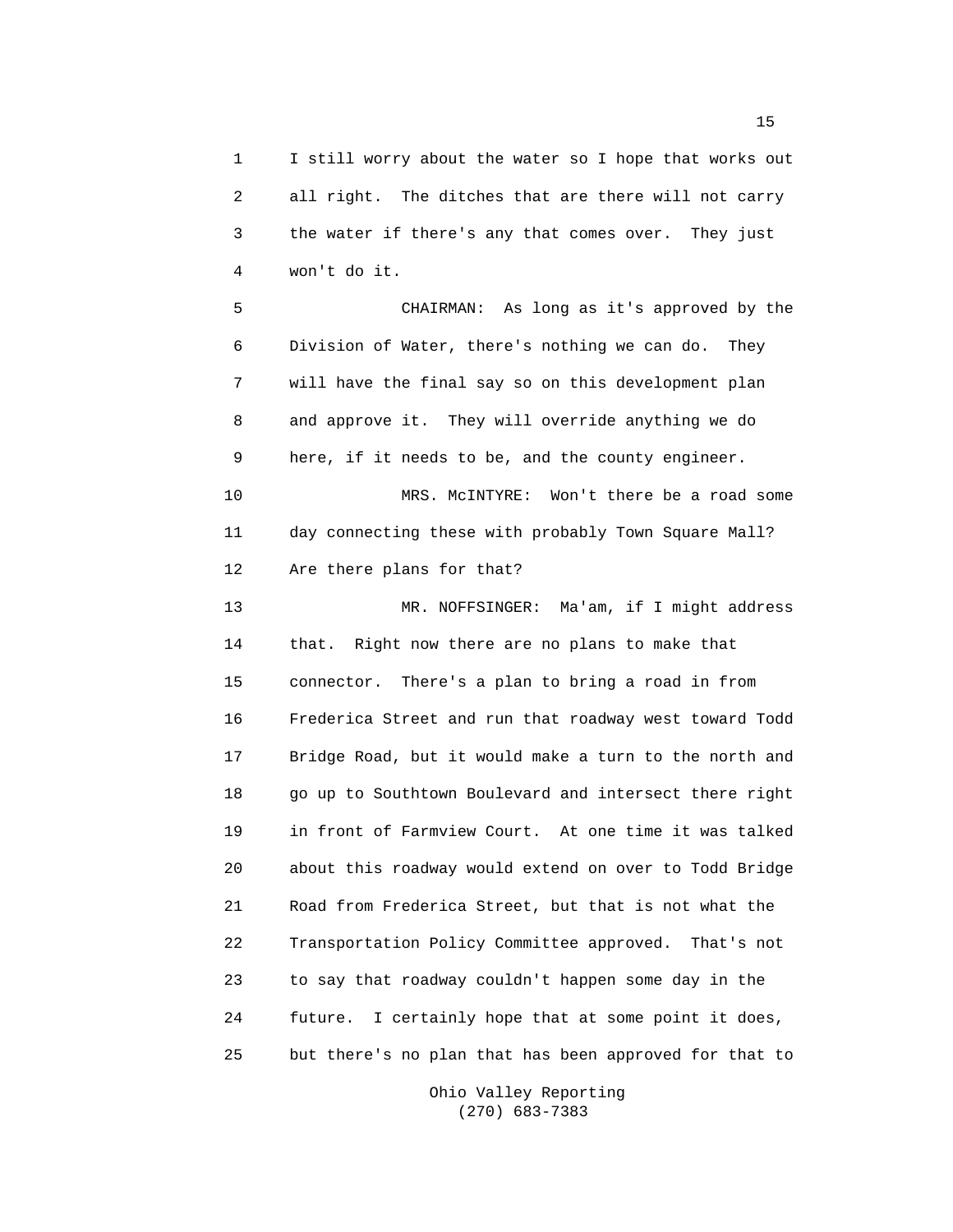1 occur.

 2 MRS. McINTYRE: Actually how many feet are 3 going to be between us? Do you have an idea on that? 4 CHAIRMAN: Mr. Bryant, can you give us the 5 distance roughly that your entrance will be from the 6 edge of the property. 7 MR. NOFFSINGER: Looks like from center to 8 center it will be about 50 to 85 feet. 9 MR. BRYANT: Our entrance is 24, pavement 10 is 24 feet wide. 11 CHAIRMAN: How far is it off the line? 12 MR. BRYANT: It's over 50 feet. It's 13 approximately 80. Let's say 50 to 60 feet center line 14 to center line. 15 CHAIRMAN: From off the property line to 16 the center. It will be roughly 60 feet from the 17 property line to the center of their drive. 18 MRS. McINTYRE: That's all I have concerns 19 about. Will there be a fence? Are you planning to 20 fence it, enclose it? 21 SISTER VIVIAN: Yes, ma'am. The entire 22 property will be fenced and we will have a security 23 gate so that it will be open only when representatives 24 from Brescia are there using it and then individual 25 fields may also have other fencing.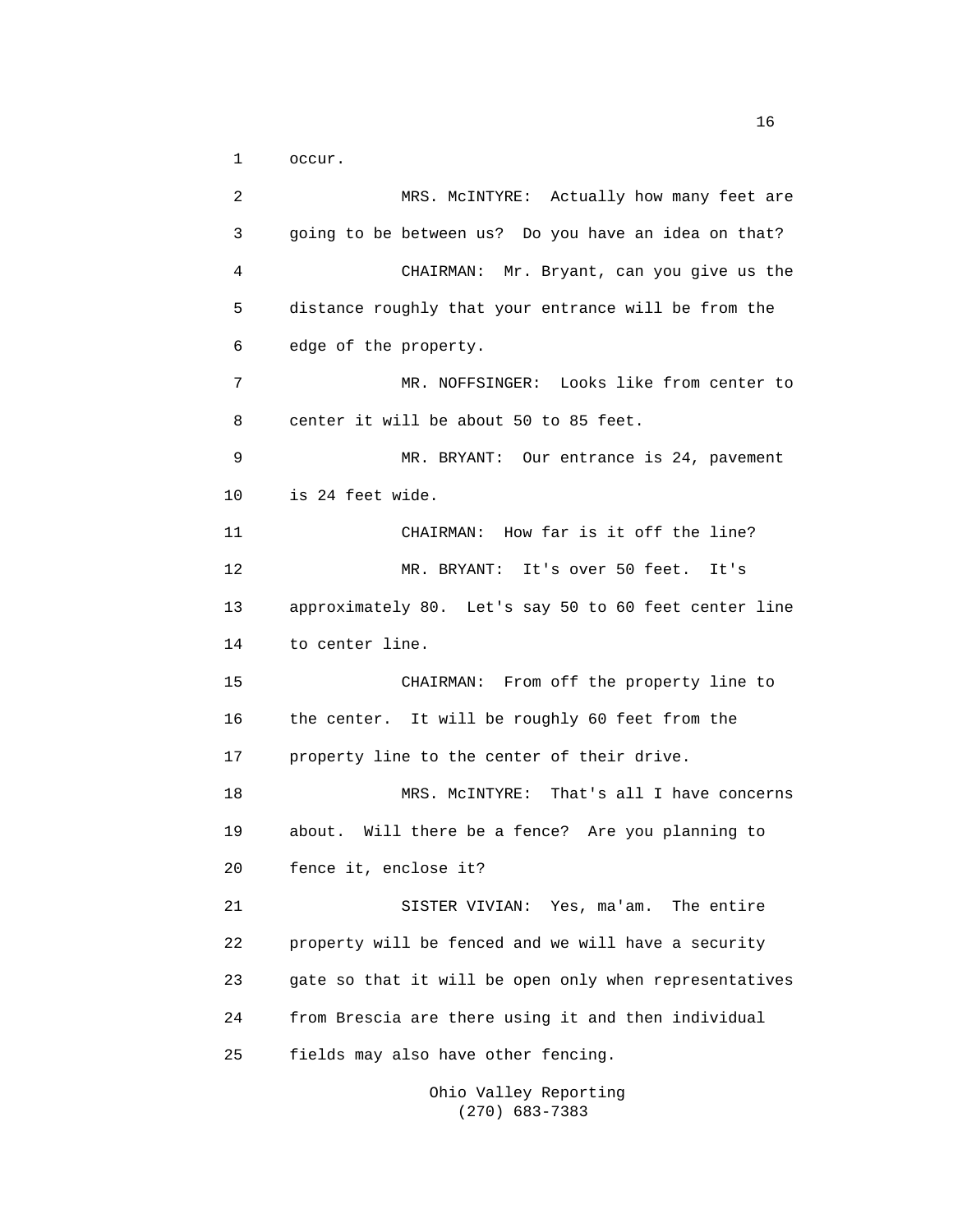1 MRS. McINTYRE: I was concerned about if 2 they could wonder over on to our property or 3 something. 4 SISTER VIVIAN: You're asking if our 5 fencing will come on our property? 6 MRS. McINTYRE: No. I was concerned about 7 if there wasn't a fence, 8 SISTER VIVIAN: No. We are going to have 9 a fence. We want security for the property. 10 CHAIRMAN: The plans shows security fence 11 and protection. 12 SISTER VIVIAN: The fence will be inside, 13 I believe it will be inside the buffer. The buffer 14 would be on - - we can do it either way and it may be 15 staggered to help with the noise more. 16 MRS. McINTYRE: How do they plan to handle 17 the sewer? Is that going to be - - 18 SISTER VIVIAN: Yes, we've addressed that. 19 You want to do it? I know it roughly, but he can do 20 it in more technical terms. 21 MR. BRYANT: We're working with RWRA to 22 have sewer facilities now at the park. We'll have a 23 gravity line from our site over to a lift station that 24 will pump into the public system. There will be no 25 septic tanks on the site. Everything will be public Ohio Valley Reporting

(270) 683-7383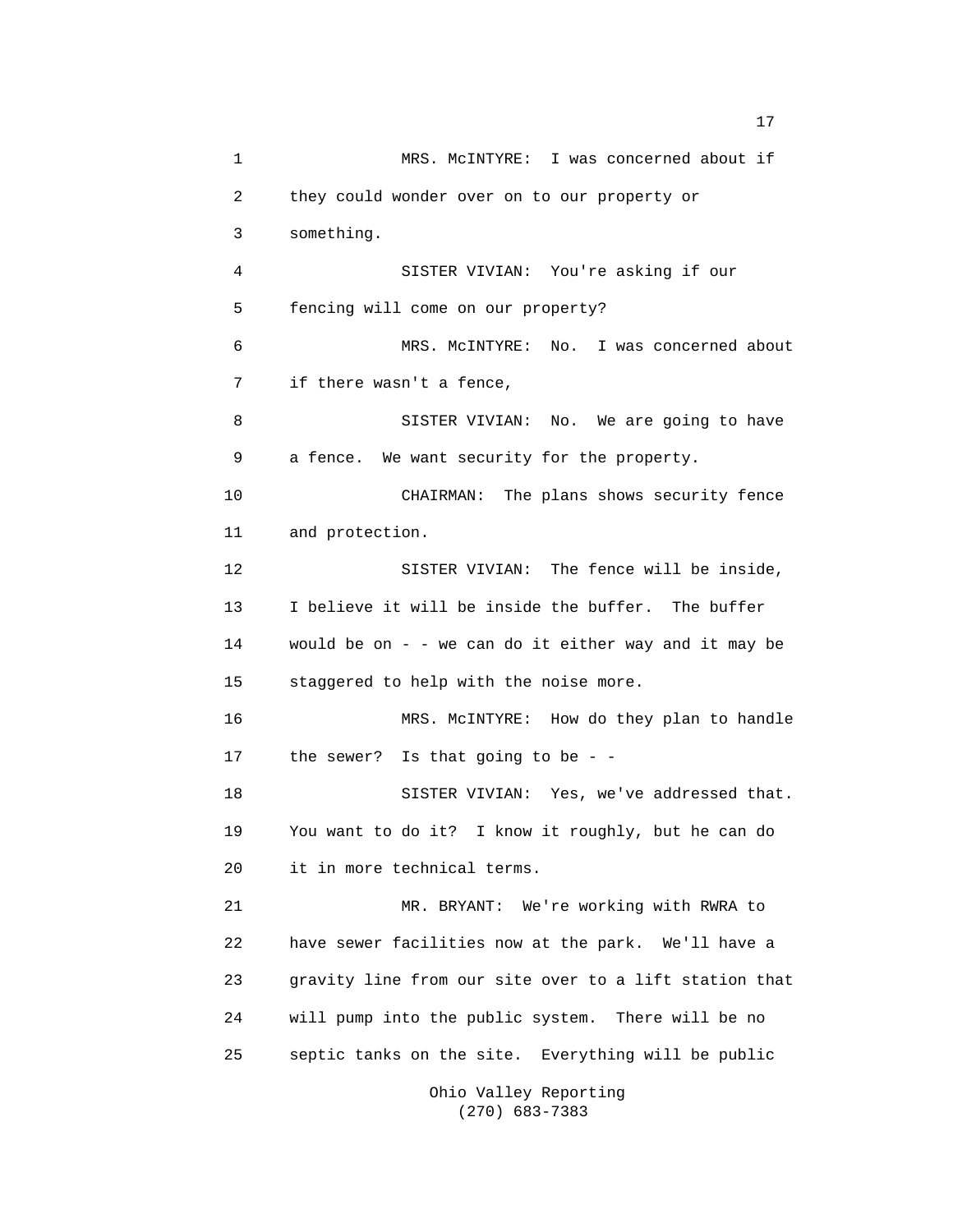1 sewer.

 2 MRS. McINTYRE: Is there any possibility 3 that we could hook onto that sewer? 4 CHAIRMAN: That would be the sewer 5 department. They would have to approve that. 6 MR. BRYANT: The lift station will have 7 capacity to serve additional areas. 8 MRS. McINTYRE: I guess that's all I can 9 think of. 10 MR. NOFFSINGER: Mr. Chairman, I would 11 like to hinder some statistics into the record. These 12 come from the Green River Area Development District 13 regarding traffic. The most recent traffic counts 14 along this section of Todd Bridge Road would indicate 15 that there's about 1,000 vehicles per day. The speed 16 limit that they have indicated here is 55 miles per 17 hour. Todd Bridge Road currently operates a level of 18 Service A, which is the most acceptable level of 19 service you can have. 20 In projecting, in order to bring the 21 roadway down to a level of Service C, it would require 22 an additional 9,250 vehicles trips per day. So you'd 23 be looking at increasing traffic about nine times over 24 what it is today. It's projected that the traffic 25 from this development should not more than double the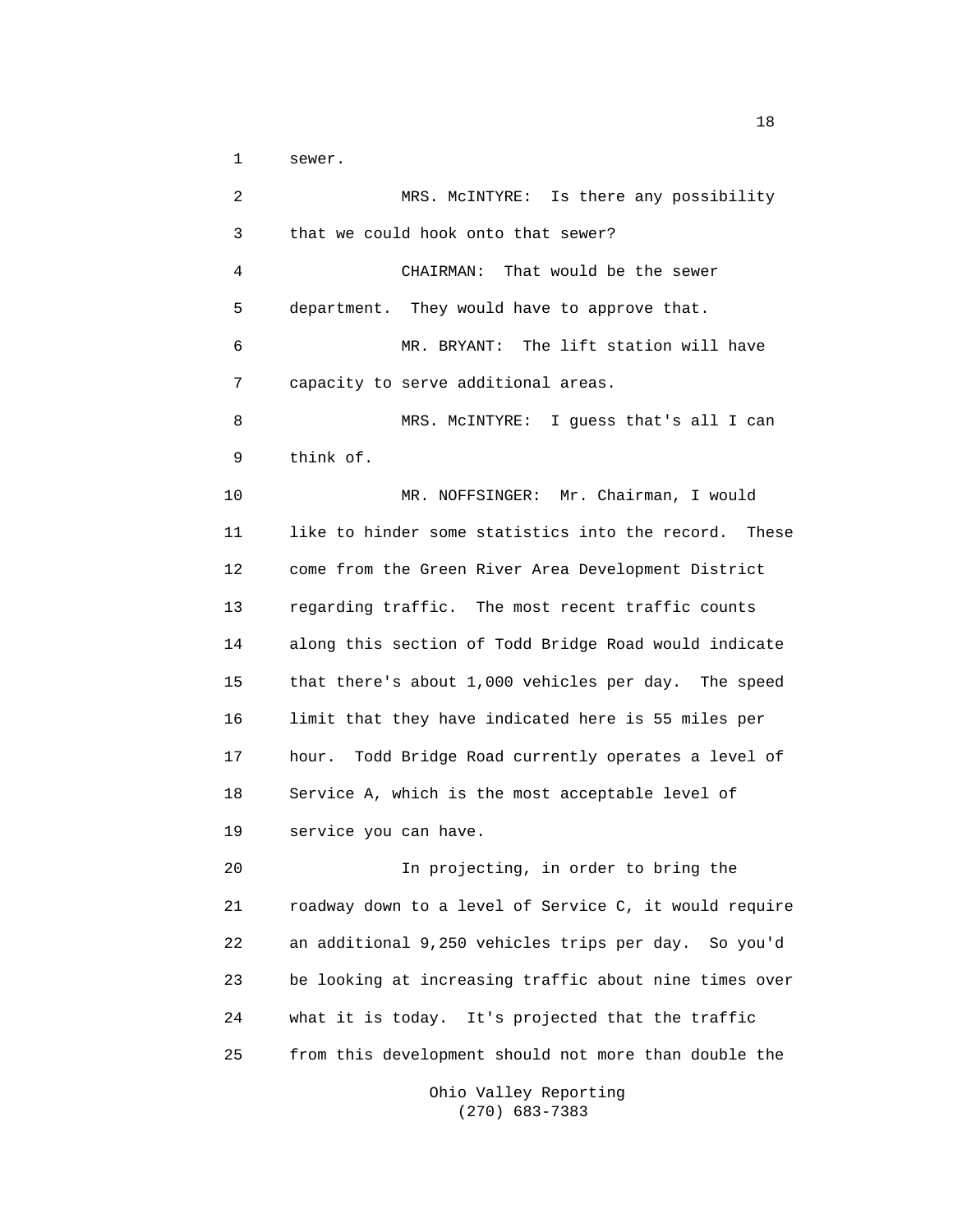1 existing traffic and that would be make it about 2000 2 per day and it would reduce it to a level of Service 3 B, which means good progression, short delay. 4 I'd like to enter these into the record, 5 please as Exhibit A. 6 CHAIRMAN: Any board members have any 7 other questions? 8 MR. DYSINGER: I just have one other 9 question. If I'm reading this right, it will be the 10 softball field which sort of points towards these 11 folks property; is that correct? Not the baseball 12 field. 13 SISTER VIVIAN: Yes, sir. 14 CHAIRMAN: The applicant have anything 15 else they'd like to add? 16 APPLICANT: No. 17 CHAIRMAN: Do you all have any more 18 questions? 19 MRS. McINTRYRE: When we was talking about 20 the speed limit, the sign that was out there was 35 21 miles an hour. The speed limit was 35. That's the 22 sign they took. 23 MR. NOFFSINGER: Ma'am, they have the 24 speed limit indicated here as 55 so what that would do 25 if it's actually 35 it should increase the level of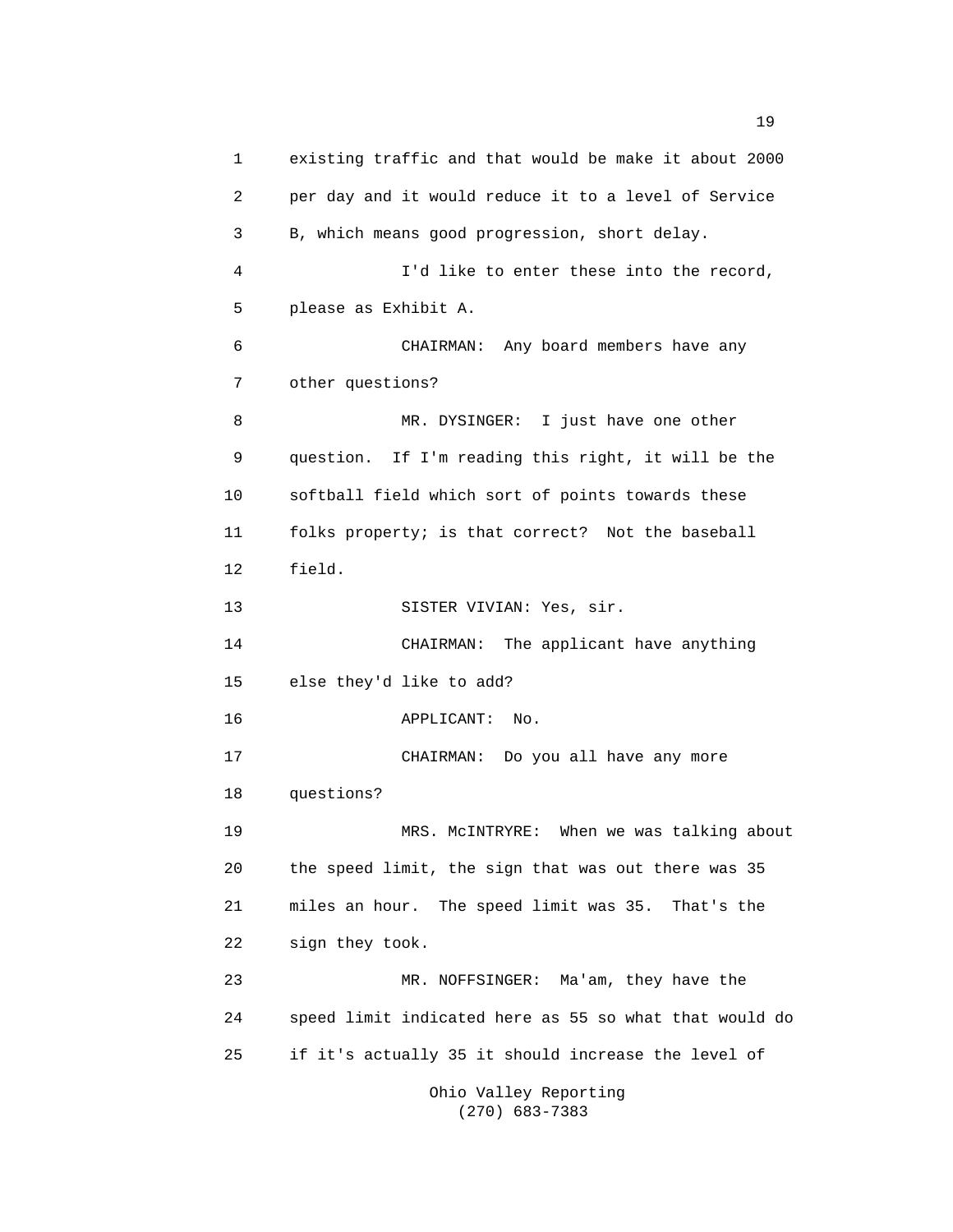1 service, based upon their projections, but that is an 2 issue you would need to take up with the State 3 Transportation Department in terms of the speed limit 4 on that roadway since it's a state maintained road. 5 CHAIRMAN: As much as we'd like to tell the 6 state what to do, there's times we can't do it, ma'am, 7 I'm sorry. 8 MRS. McINTYRE: We asked for a sign I 9 guess for two years and they did come out and put up a 10 sign, but they put it on Keller Road where they don't 11 really need it where it's at right now. We need it on 12 Todd Bridge because when they come off the hill they 13 fly. There's a lot of speeding out there. 14 CHAIRMAN: That's something we can't 15 control. 16 MRS. McINTYRE: It's a danger. 17 CHAIRMAN: I understand that. You need to 18 talk to your elected officials and your county 19 commissioners and complain to them. That's in their 20 ball park of responsibility, ma'am. 21 Anything else? 22 (NO RESPONSE) 23 CHAIRMAN: Any other board member have any 24 other comments or questions? 25 (NO RESPONSE)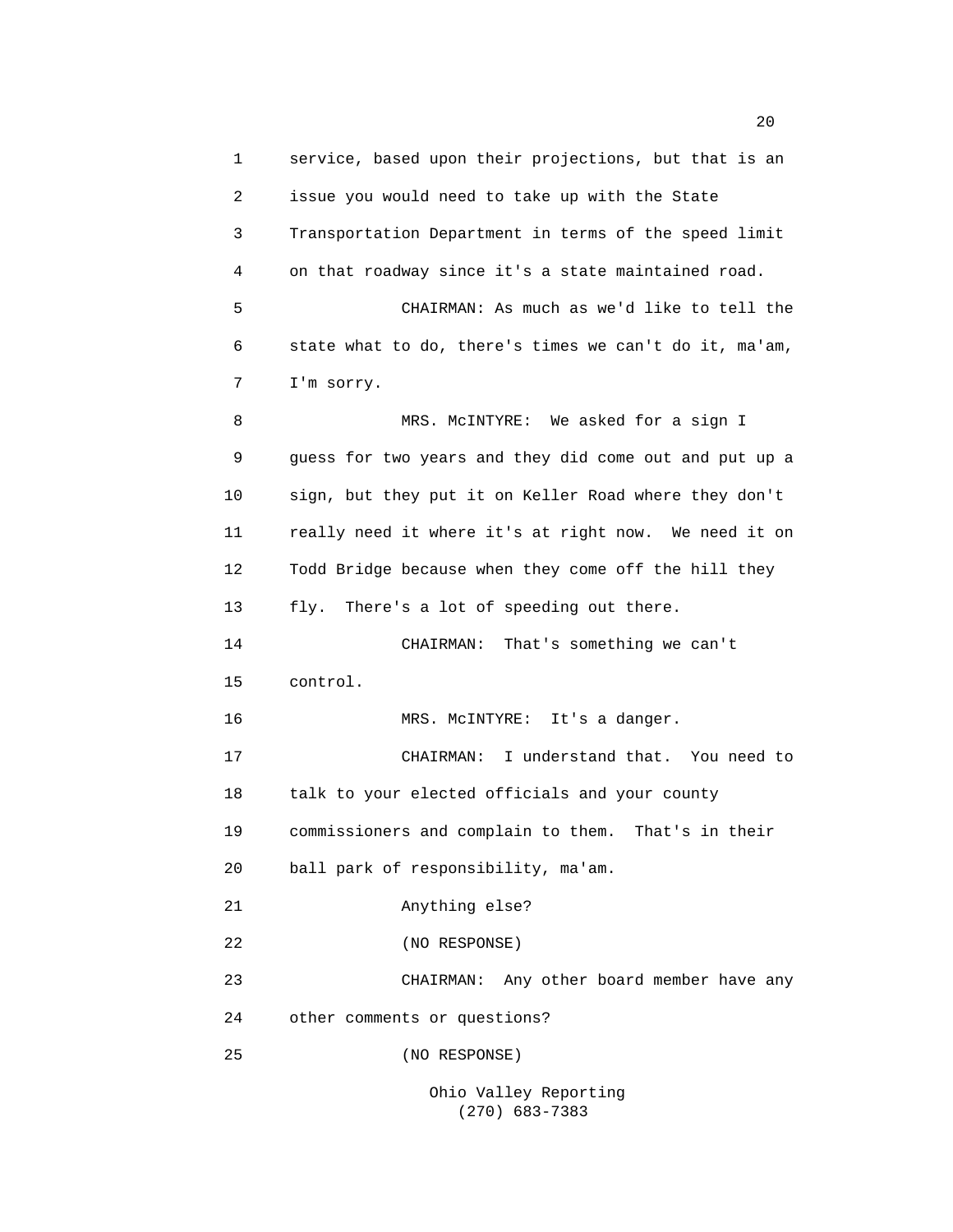1 CHAIRMAN: Chair entertain a motion to 2 dispose of the item. 3 MR. MILLER: Mr. Chairman, motion to 4 approve. Would like to add the condition that some 5 type of sound barrier be added to the southwest corner 6 of the property adjacent to the parking lot. 7 Something similar or equal to a double row of pines. 8 CHAIRMAN: Is there a second to the 9 motion? 10 MR. DYSINGER: Second. 11 CHAIRMAN: The applicant understand the 12 condition that we put on? 13 SISTER VIVIAN: Yes. 14 CHAIRMAN: A motion has been made and a 15 second. Any other discussion or comments? 16 (NO RESPONSE) 17 CHAIRMAN: Hearing none all in favor raise 18 your right hand. 19 (ALL BOARD MEMBERS PRESENT RESPONDED AYE.) 20 CHAIRMAN: Motion carries unanimously. 21 Next item, please, sir. 22 ------------------------------------------ 23 VARIANCE 24 ITEM 5 25 4404 Fairbairn Court, in an R-1C zone Ohio Valley Reporting

(270) 683-7383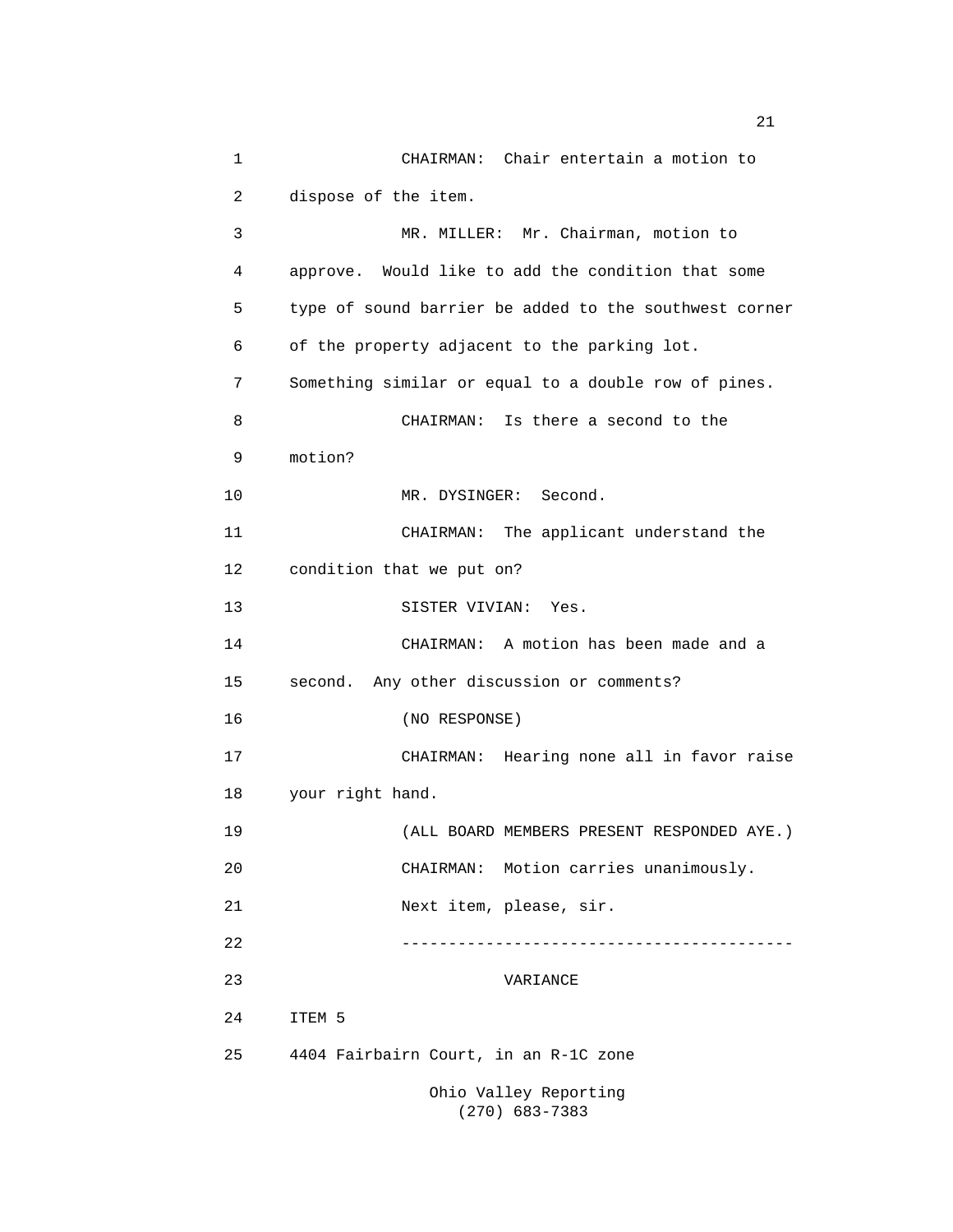1 Consider request for a Variance to reduce the front-yard building setback from 25 feet to 23.4 feet 2 to accommodate an encroachment that occurred when the house was built. 3 Reference: Zoning Ordinance, Aticle 8, Section 8.5.7(c) 4 Applicant: Steve and Susan Bratcher 5 MR. NOFFSINGER: Mr. Chairman, this 6 application has been reviewed by the Planning Staff. 7 It's found to be in order. 8 We have been to the site and visited the 9 site. The home has been constructed. It's my 10 understanding that the home is occupied now. This 11 encroachment was found during a mortgage inspection 12 after the home had already received a final occupancy 13 permit from the inspection office. We have provided a 14 recommendation to each of the board members regarding 15 or recommending that this variance be approved and 16 that it will not adversely affect the public health, 17 safety or welfare; will not alter the essential 18 character of the general vicinity; will not cause a 19 hazard or a nuisance to the public; will not allow an 20 unreasonable circumvention of the requirements of the 21 zoning regulations. 22 CHAIRMAN: There's no conditions put on 23 it, right? 24 MR. NOFFSINGER: No, sir. 25 CHAIRMAN: Anyone wishing to object to Ohio Valley Reporting

(270) 683-7383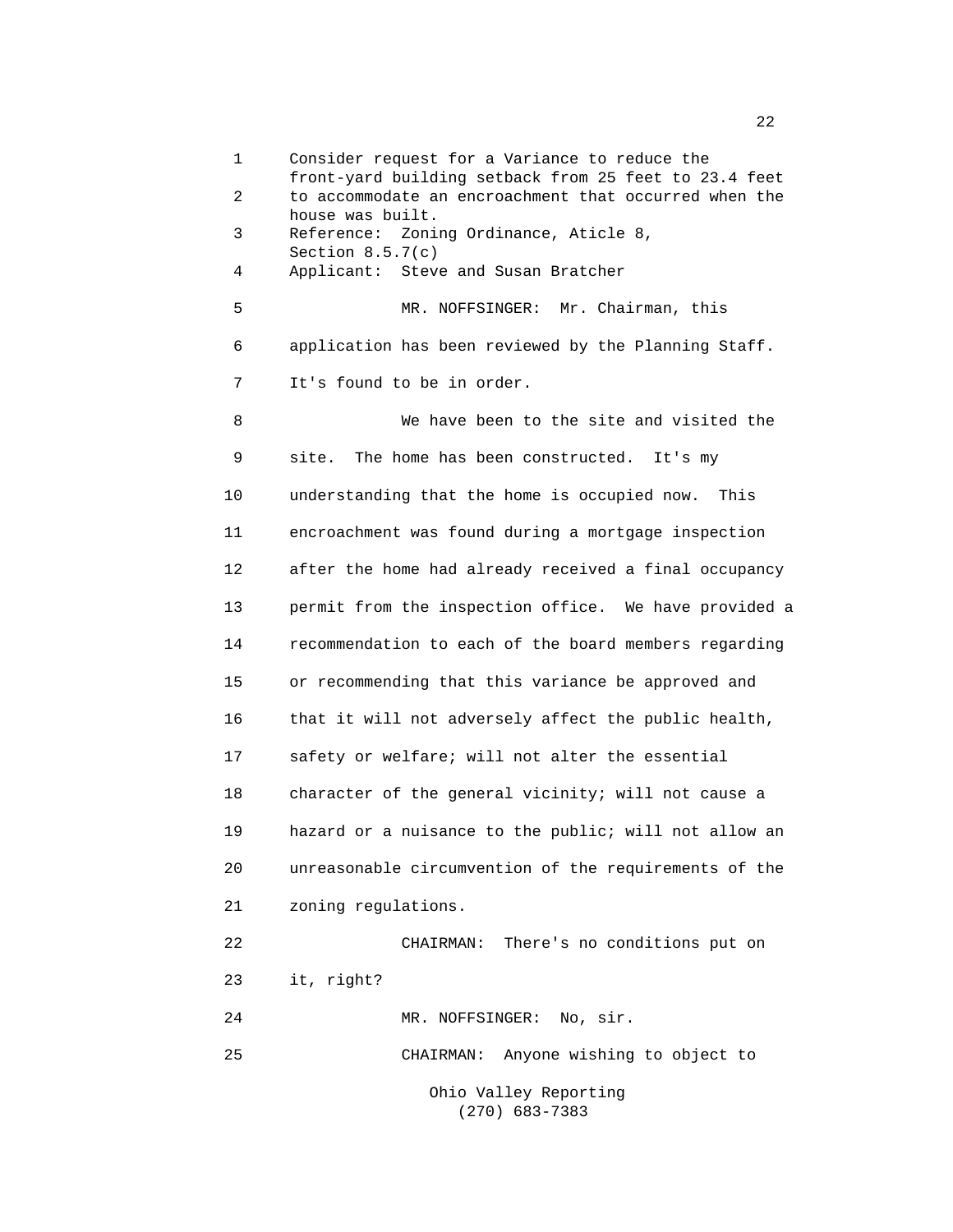1 this? 2 (NO RESPONSE) 3 CHAIRMAN: Does the applicant have 4 anything they would like to add? 5 APPLICANT REP: Nothing to add. We're 6 available for questions. 7 CHAIRMAN: Thank you, sir. 8 Any board member have any questions of the 9 applicant? 10 (NO RESPONSE) 11 CHAIRMAN: Hearing none the Chair will 12 entertain a motion to dispose of the item. 13 MS. DIXON: Move to approve based upon the 14 findings that were cited by Mr. Noffsinger. 15 CHAIRMAN: Is there a second? 16 MS. MASON: Second. 17 CHAIRMAN: Any other discussion? 18 (NO RESPONSE) 19 CHAIRMAN: Hearing none all in favor raise 20 your right hand. 21 (ALL BOARD MEMBERS PRESENT RESPONDED AYE.) 22 CHAIRMAN: Motion carries unanimously. 23 Entertain one more motion. 24 MS. MASON: Motion to adjourn. 25 MR. DYSINGER: Second. Ohio Valley Reporting

(270) 683-7383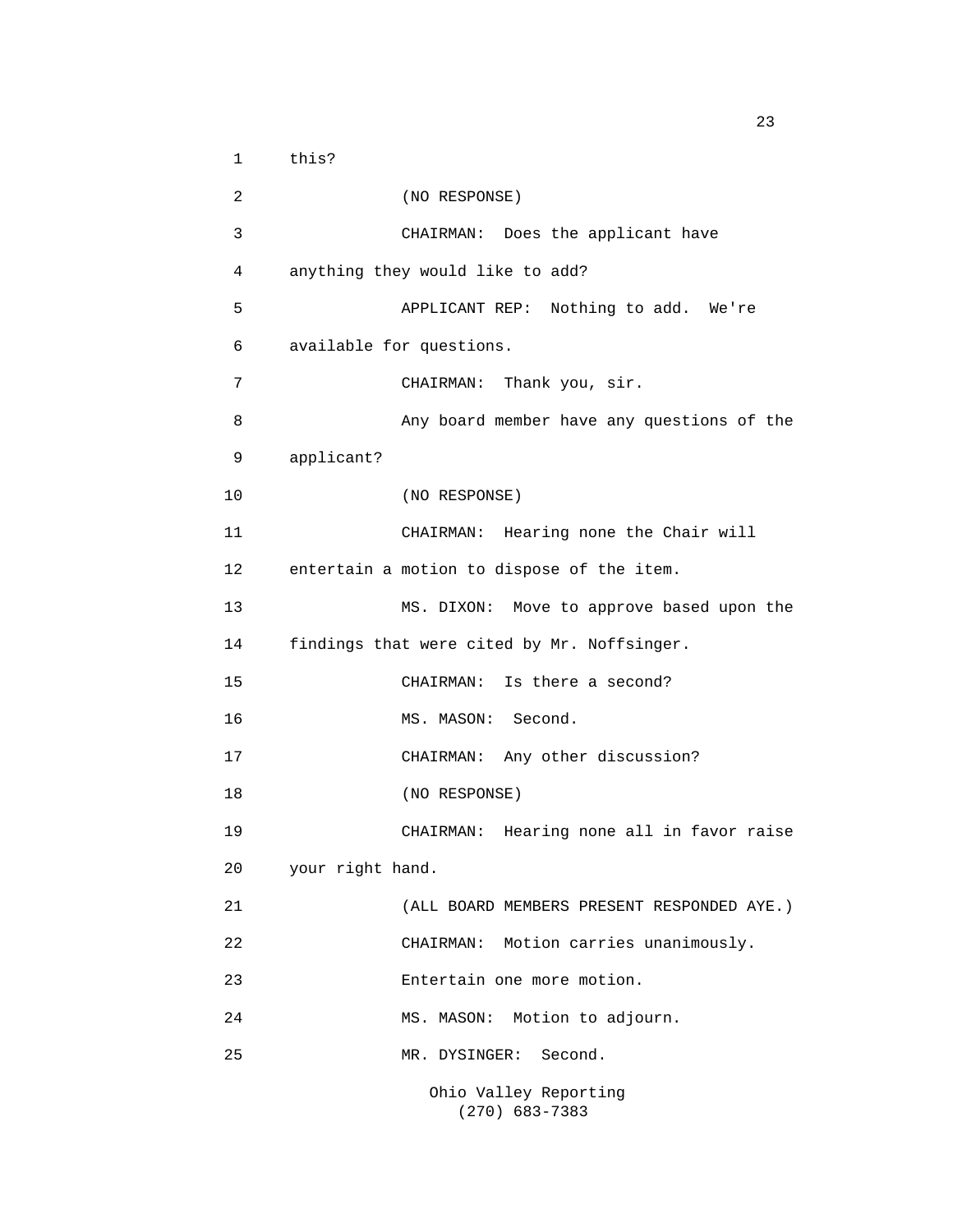| $\mathbf 1$      |       | CHAIRMAN: All in favor raise your right    |  |
|------------------|-------|--------------------------------------------|--|
| $\overline{a}$   | hand. |                                            |  |
| $\mathbf{3}$     |       | (ALL BOARD MEMBERS PRESENT RESPONDED AYE.) |  |
| $\overline{4}$   |       | CHAIRMAN: Meeting is adjourned.            |  |
| 5                |       |                                            |  |
| $\epsilon$       |       |                                            |  |
| $\boldsymbol{7}$ |       |                                            |  |
| $\,8\,$          |       |                                            |  |
| $\mathsf 9$      |       |                                            |  |
| $10$             |       |                                            |  |
| $11\,$           |       |                                            |  |
| $1\,2$           |       |                                            |  |
| $13$             |       |                                            |  |
| $14\,$           |       |                                            |  |
| $15$             |       |                                            |  |
| 16               |       |                                            |  |
| $17\,$           |       |                                            |  |
| $18\,$           |       |                                            |  |
| 19               |       |                                            |  |
| $20$             |       |                                            |  |
| $2\sqrt{1}$      |       |                                            |  |
| $2\sqrt{2}$      |       |                                            |  |
| 23               |       |                                            |  |
|                  |       |                                            |  |